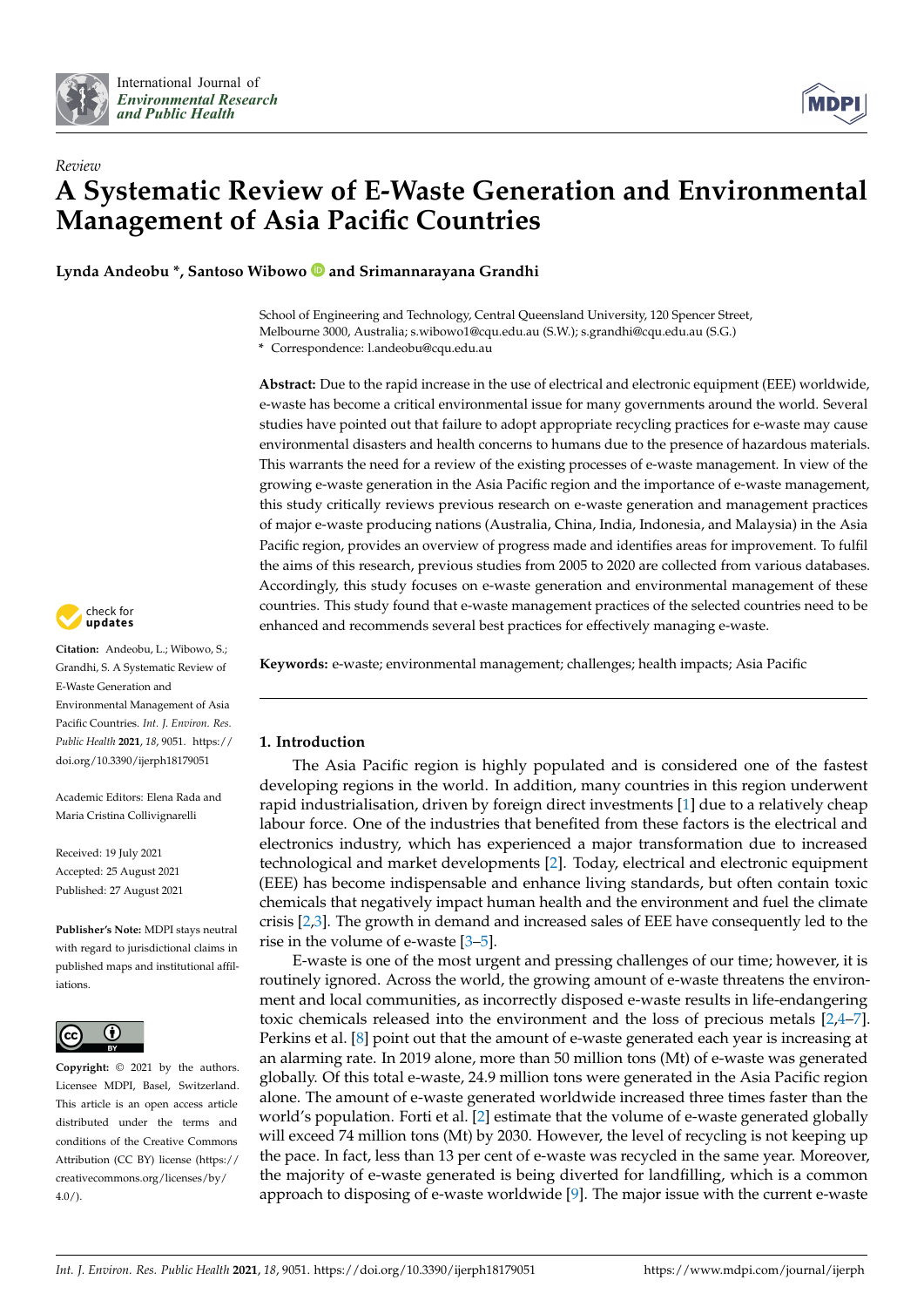management practices is: (a) lack of efficient collection and recycling systems and (b) lack of mechanisms to hold producers of EEE accountable for the end-of-life disposal [\[2\]](#page-12-1). Hence, failure to adopt appropriate e-waste recycling processes may lead to enormous environmental and health issues [\[3](#page-12-2)[,10](#page-12-8)[–13\]](#page-13-0).

This study identified three research gaps. Firstly, although, literature presents results of various studies on e-waste generation [\[3–](#page-12-2)[5](#page-12-3)[,8](#page-12-6)[,14](#page-13-1)[–17\]](#page-13-2), recycling [\[14–](#page-13-1)[17\]](#page-13-2), treatment [\[4,](#page-12-4)[18–](#page-13-3)[20\]](#page-13-4), and environmental management [\[8,](#page-12-6)[21](#page-13-5)[–24\]](#page-13-6); however, few studies have focused on the impact of e-waste generated in the Asia Pacific countries selected and its consequential effects on human health and the environment. Secondly, Forti et al. [\[2\]](#page-12-1) suggest that many countries, including countries in the Asia Pacific region, are not sufficiently managing e-waste generated, and greater effort is needed to ensure smarter and more sustainable global production, consumption, management, and disposal of e-waste. The authors also indicated that more e-waste is generated than is being safely recycled in many countries of the world, and more corporative efforts are needed to tackle the escalating e-waste problem through appropriate research and training. Forti et al. [\[2\]](#page-12-1) and Balde et al. [\[3\]](#page-12-2) noted that the issues emanating from e-waste management in today's digitally connected world are primarily due to the way we produce, use, and dispose of electronic devices, which are currently unsustainable. Bhaskar and Kumar [\[25\]](#page-13-7) added that implementing appropriate e-waste management strategies will contribute to the achievement of sustainable development goals and reduce the global climate crisis through developing the necessary, needed, and required e-waste policies. Thirdly, while investigations and discussions on e-waste generation and management have been ongoing for several decades. However, the problems and challenges on e-waste generation and management remain unabated [\[2,](#page-12-1)[26,](#page-13-8)[27\]](#page-13-9).

The purpose of this study is to critically review the existing strategies and practices adopted by the major e-waste producing countries in the Asia Pacific region in managing and regulating e-waste to minimise the environmental and health impacts created as a result of inappropriate recycling and disposal practices.

A key initiative and motivation of this study is to identify the problems/challenges in managing e-waste in the selected Asia Pacific countries and recommend appropriate management strategies and policy approaches to handle and regulate e-waste to significantly reduce environmental and health concerns. Accordingly, this study reviews previous research on e-waste generation and environmental management of Australia, China, India, Indonesia, and Malaysia, identifies problems and challenges that negatively impact e-waste management in these countries, provides an overview of progress made, and identifies areas for future research.

The selected countries (Australia, China, India, Indonesia, and Malaysia) are among the largest producers of e-waste in the Asia Pacific region [\[2](#page-12-1)[,13](#page-13-0)[,18](#page-13-3)[,28\]](#page-13-10). To fulfil the aims of this study, a comprehensive review of previous research articles on e-waste published from 2005 to 2020 was conducted. This study focuses on aspects such as the amount of e-waste generated, current recycling and disposal methods, environmental management of e-waste, individual/collective attitudes towards e-waste, current e-waste problems/challenges of selected countries. In addition, prior studies of the selected countries are categorised based on the type and scope of research, location of study, and e-waste categories analysed. This study uses the outcomes of previous studies, considers country-specific issues, and identifies future research areas to present best practices for e-waste generation and environmental management.

This paper is organised into five sections. The first section presents current literature on e-waste, the research problem, research gaps and research aim, and justification for this study. The second section outlines the chosen methodology and the justification for considering a systematic literature review. The third section details the e-waste management practices in the selected countries. The fourth section provides the results of this study and analyzes the results. The final section presents the findings of this study, limitations associated with the current study, policy recommendations for effective e-waste management, and future research opportunities.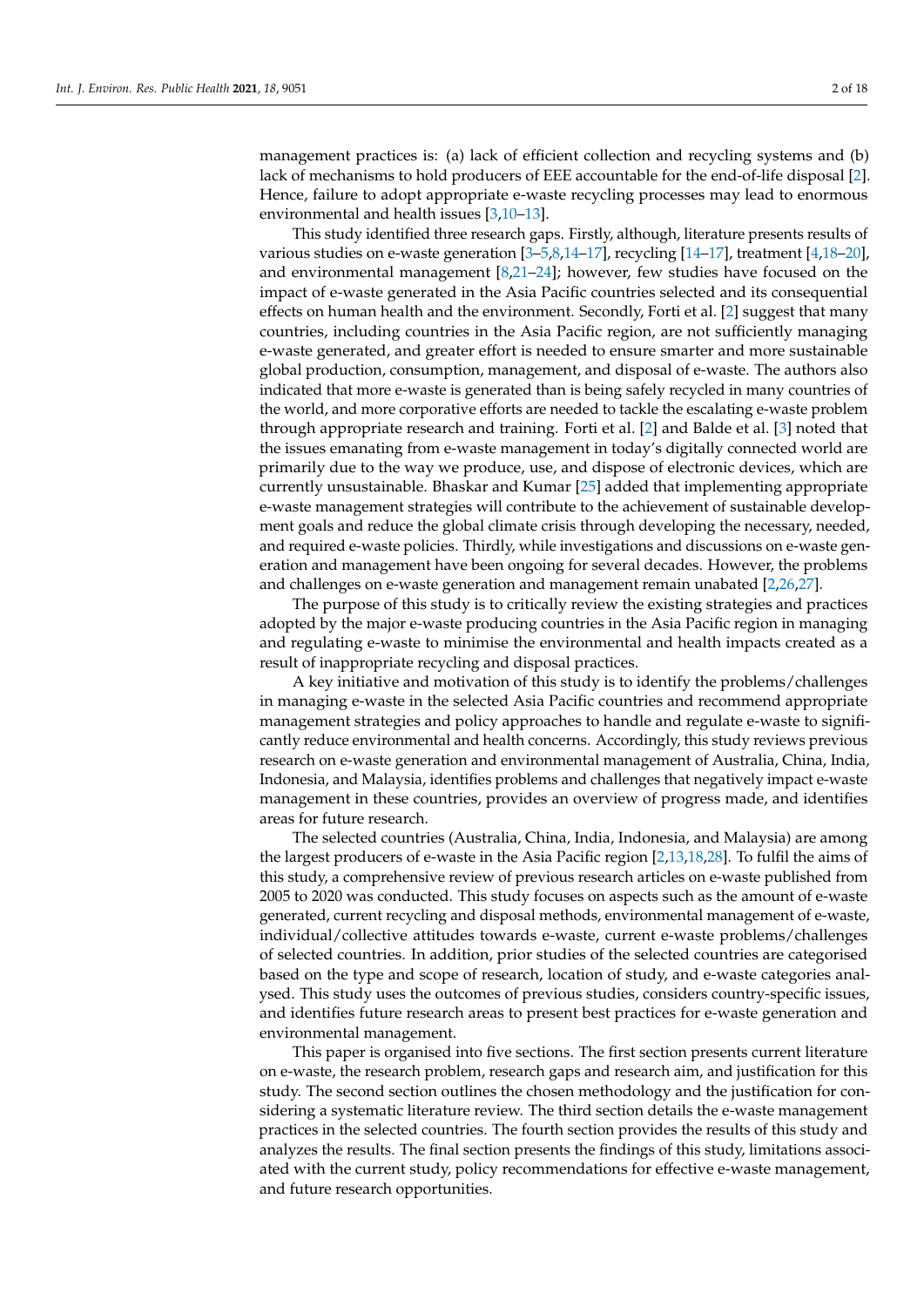## **2. Research Methods**

In recent years, researchers have increasingly used quantitative and qualitative research (mixed methods) techniques to expand the scope and improve the analytic power of their studies [\[29,](#page-13-11)[30\]](#page-13-12). Quantitative research method is a statistical and interpretive technique used to describe or explain the meaning and relationships of a phenomenon under investigation. Quantitative research typically involves probability sampling to allow statistical inferences to be made [\[29](#page-13-11)[,31\]](#page-13-13). In contrast, qualitative research method is a non-numerical, precise count of some behaviour, attitudes, knowledge, or opinion for ascertaining and understanding the meaning and relationships of certain phenomena for generalisation. It typically involves purposeful sampling to improve understanding of the issues being examined [\[29](#page-13-11)[–31\]](#page-13-13).

This study adopts a qualitative research method to explore the issues relating to e-waste in the selected countries from existing research over the past years to guide future research in this area. To achieve the aim of this study, the five-phase approach of Wolfswinkel et al. [\[32\]](#page-13-14) for conducting a systematic review and analysis of the literature is adopted. Adopting this five-phase approach enables the researchers to conduct a thorough search process and critically review and analyse the articles retrieved from the databases. The five-phase approach includes: (a) defining the scope of the review, (b) searching the literature, (c) selecting the final samples, (d) analysing the samples using content analysis, and (e) presenting the findings.

The first phase is to define the scope of the review. This includes the definition of specific criteria for the inclusion and exclusion of relevant sources and the criteria for identifying and retrieving those sources in the literature. In this study, four prominent databases are used to source literature, including ProQuest, Emerald, ScienceDirect, and Web of Science. The selection of these databases is due to their representativeness and coverage in the publication of top academic papers on e-waste in the selected countries. To ensure broad coverage of the studies in these databases, several keywords have been used for the search, which includes "electronic waste", "e-waste", "waste electrical and electronic equipment", "e-waste management", "e-waste recycling," "e-waste disposal methods", "e-waste problems and challenges" and "environmental management of e-waste". Several criteria are used to set the limitation, including restricting the document type to scholarly journals, peer-reviewed conference papers, book chapters, and other institutional reports from United Nations (UN) and World Health Organization (WHO); the language in English, and the publication date from 2005 to 2020. These document types have been selected as they represent state-of-the-art research outputs with high impact [\[32\]](#page-13-14).

The second phase is to run the search query within the selected databases for retrieving the search results. A total of 688 articles are returned using the above pre-defined search strings. This initial search enables us to gain a general understanding of the coverage of e-waste topics.

The third phase involves selecting the final samples for detailed analysis. The search is limited to the title and the abstract to focus on the search results. Titles and abstracts of all initial articles are screened for checking the relevance to e-waste. This leads to the identification of 235 relevant articles. Duplicate articles are removed. A total of 210 articles is assessed for eligibility, and after excluding those articles that did not meet eligibility criteria, a total of 185 articles is identified for further review.

The 185 articles have been read in full for coding and analysis. NVivo 12.0 is used for providing an overview of the general topics from all the abstracts of the included papers. An overview of the dispersion of the selected papers in terms of year of publication shows there is increased interest in e-waste from 2005 to 2020. Figure [1](#page-3-0) below illustrates the search process using the PRISMA flow diagram.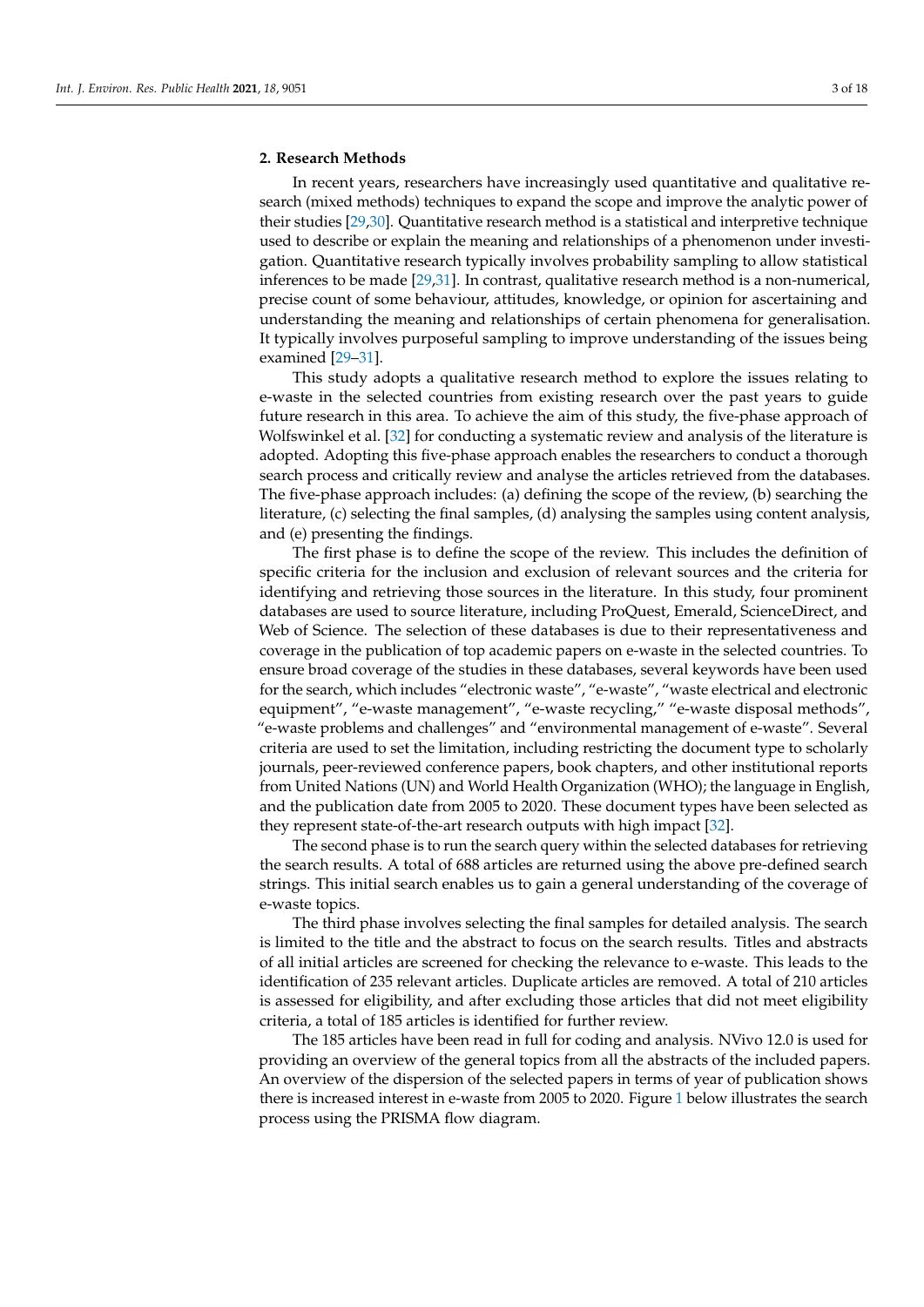<span id="page-3-0"></span>

**Figure 1.** PRISMA flow chart indicating the results of searches. **Figure 1.** PRISMA flow chart indicating the results of searches.

## **3. Overview of E-Waste**

E-waste is defined as an electrical appliance that no longer satisfies the user for its intended purpose [\[33\]](#page-13-15). Meanwhile, StEP [\[34\]](#page-13-16) defines e-waste as a term used to cover items of all types of EEE and its parts that have been discarded by the owner as waste without the intention of reuse.

Table 1 shows e-waste generated around the world and per continent in 2016. It is observed that the Asian continent generated the highest e-waste, followed by Europe and the Americas. Interestingly, the African continent produced one of the lowest e-waste even though it is the second most populated continent in the world [35]. Although the African continent produced the lowest amounts of e-waste due to slow technological growth and limited access to energy when compared to other continents, they suffer other kinds of pollution problems caused by traffic emissions, oil spills, heavy metals, refuse dumps, dust, and open burnings and incineration, which significantly contribute to environmental contamination in Africa [\[36–](#page-13-18)[38\]](#page-13-19). Human exposure to toxic metals and environmental pollution has become a major health risk in Africa and is the subject of increasing attention to national and international researchers and environmentalists [\[37,](#page-13-20)[38\]](#page-13-19).

Table 1. E-waste generated around the world and per continent in 2016 [\[4\]](#page-12-4).

<span id="page-3-1"></span>

| Indicator                                                | Africa    | Americas   | Asia       | Europe     | Oceania   | World      |
|----------------------------------------------------------|-----------|------------|------------|------------|-----------|------------|
| Number of countries with<br>sufficient data availability | 47        | 32         | 44         | 39         | 12        | 174        |
| Population (millions)                                    | 1064      | 931.8      | 4295       | 737.9      | 39.29     | 7068       |
| WEEE total (Mt)                                          | 2.23      | 11.08      | 18.23      | 12.26      | 0.68      | 44.49      |
| WEEE per capita, average<br>of continent (kg/inh)        | 2.09      | 11.89      | 4.24       | 16.61      | 17.36     | 6.29       |
| GDP total                                                | 2,309,676 | 24,061,119 | 26,870,635 | 21,347,978 | 1,552,169 | 76,141,597 |
| GDP per capita, average of<br>continent (USD/inh)        | 2170.5    | 25,819.7   | 6256.2     | 28,929.1   | 39.496.4  | 10.772.4   |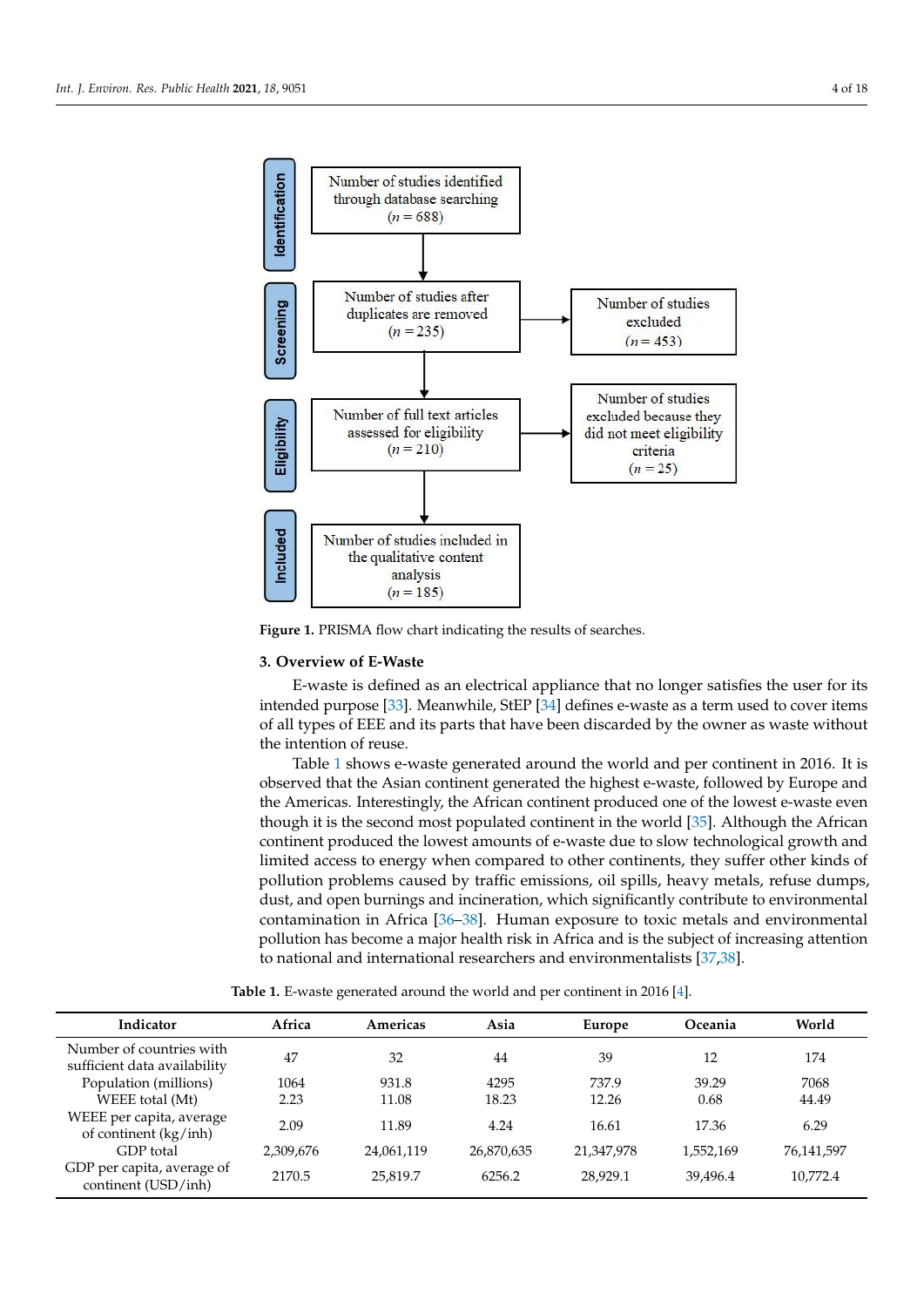A further study was conducted in 2019 whereby the Asia Pacific region also generated the highest amount of e-waste in comparison to America, Europe, Africa, and Oceania regions. The Asia Pacific region generated around 25 Mt, followed by America at 13.1 Mt and Europe at 12.1 Mt. The study also showed that Africa generated 2.9 Mt and Oceania generated 0.7 Mt of e-waste [\[2](#page-12-1)[,39\]](#page-13-21). This warrants the need to conduct a study on e-waste generation and environmental management of countries in the Asia Pacific region [\[14,](#page-13-1)[15,](#page-13-22)[40\]](#page-13-23).

#### *3.1. Constituents of E-Waste*

Over the years, the use of electronic devices for domestic and commercial purposes has grown rapidly [\[8\]](#page-12-6). E-waste generally consists of a range of hazardous materials (Table [2\)](#page-4-0), including metals, pollutants, printed circuit boards, computer monitors, cables, plastics, and metal-plastic mixtures [\[2\]](#page-12-1). The composition and quantities of these materials vary in each electronic device depending on the manufacturer, the equipment type, model, and the age it was discarded. In comparison to household e-waste, the e-waste from the IT and telecommunication sector generally contains metals that are of high economic value [\[41](#page-14-0)[,42\]](#page-14-1). These metals are generally categorised into precious and toxic metals. Precious metals include gold, silver, aluminium, iron, copper, platinum, etc. The value of precious metals in e-waste is estimated to be worth USD 14 billion. However, more than 50 per cent of these metals are not recovered [\[2\]](#page-12-1). Meanwhile, toxic metals in e-waste include mercury, cadmium, lead, and chromium [\[2,](#page-12-1)[43\]](#page-14-2).

<span id="page-4-0"></span>**Table 2.** The distinctive contents of e-waste.

| Contents          | Percentage in E-Waste |
|-------------------|-----------------------|
| Metal             | 60%                   |
| Plastics          | 15%                   |
| <b>Screens</b>    | 12%                   |
| Metal-plastic mix | 5%                    |
| Pollutants        | 3%                    |
| Circuit boards    | 2%                    |
| Cables            | 2%                    |
| Other             | $1\%$                 |

## *3.2. E-Waste Generation and Management Practices*

This study has selected five countries, including Australia, China, India, Indonesia, and Malaysia, from the Asia Pacific region because they are the major e-waste producers in the region. In line with the aim of this study, this section presents an in-depth analysis of waste generation, policies and management practices adopted by the selected countries in the Asia Pacific region. In addition, this section presents literature on e-waste generation and the opinions of scholars in this field. The following sub-sections explain e-waste management practices for the selected countries in the Asia Pacific region. Table [3](#page-4-1) below presents e-waste key statistics for the selected countries.

<span id="page-4-1"></span>

| Country   | <b>E-Waste Generated</b><br>(kt) | <b>E-Waste Generated</b><br>(kg per Capita) | <b>E-Waste Documented</b><br>to Be Collected and<br>Recycled (kt) | <b>National Policy or</b><br><b>Regulation in Place</b> |
|-----------|----------------------------------|---------------------------------------------|-------------------------------------------------------------------|---------------------------------------------------------|
| Australia | 554                              | 21.7                                        | 58                                                                | Yes                                                     |
| China     | 10.129                           | 7.2                                         | 1546                                                              | Yes                                                     |
| India     | 3230                             | 2.4                                         | 30                                                                | Yes                                                     |
| Indonesia | 1618                             | 6.1                                         | n/a                                                               | No                                                      |
| Malaysia  | 364                              | 11.1                                        | n/a                                                               | Yes                                                     |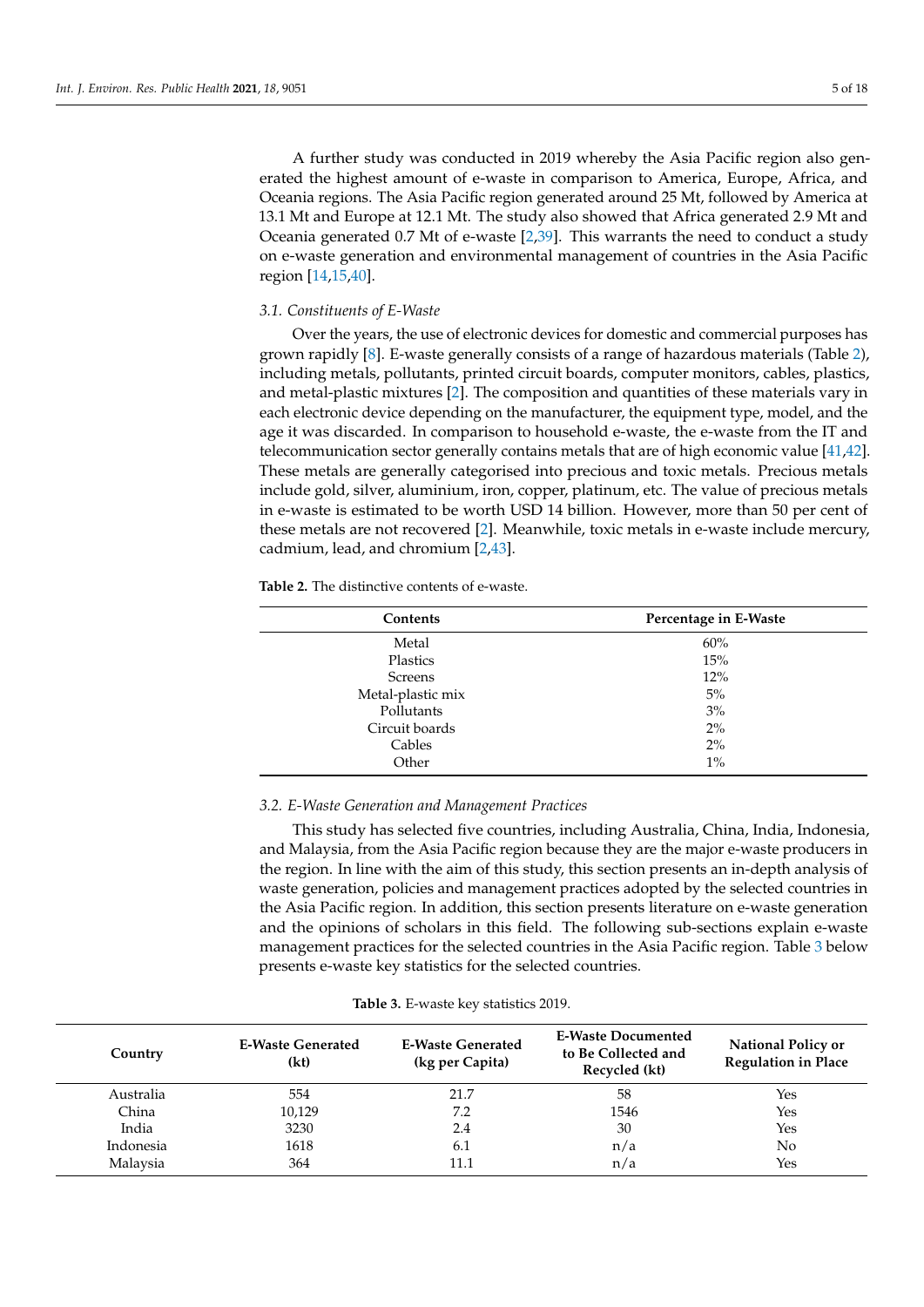# 3.2.1. Australia

Australia is placed among the top 10 consumers of electronic products in the world. As a result, e-waste has become one of the fastest-growing waste streams in Australia [\[9,](#page-12-7)[44](#page-14-3)[,45\]](#page-14-4). The total and per capita e-waste generation in Australia has steadily increased in the last 10 years from 410 Kilotons (Kt) in 2010 to 554 Kt in 2019 as a result of an increase in sales of EEE [\[2\]](#page-12-1). Previously, due to the lack of an e-waste national regulatory framework, local government councils had difficulties in managing e-waste, and they had no strategies to address e-waste issues [\[46,](#page-14-5)[47\]](#page-14-6). To resolve the nation's escalating e-waste challenges, the Australian government established the National Waste Policy in 2019 to integrate existing policies and regulatory frameworks for e-waste management [\[9,](#page-12-7)[45,](#page-14-4)[48\]](#page-14-7). Thereafter, the Australian government introduced the National Product Stewardship Scheme in 2011 in collaboration with the State and Territory Governments and industries [\[9,](#page-12-7)[26,](#page-13-8)[45\]](#page-14-4).

The introduction of the National Waste Policy in 2009 was designed to set the direction of Australia's e-waste management and resource recovery for 10 years from 2010 to 2020. The policy was established to achieve several goals, including compliance to international obligations such as the Basel and Stockholm Conventions, reducing the generation of e-waste, and ensuring e-waste treatment, disposal, recovery, and reuse is safe and environmentally sound [\[44,](#page-14-3)[47\]](#page-14-6). The Product Stewardship Act of 2011 was also designed to establish a framework by which the environmental, health, and safety impacts of electrical and electronic equipment and its recycling and disposal are adequately managed [\[44,](#page-14-3)[45\]](#page-14-4). Currently, Australia's e-waste system is in its evolving stages and while, progress has been made since the introduction of the National Waste Policy and the Product Stewardship Act, Australia's e-waste is growing three times faster than other waste streams, and the capacity and sophistication of the nation's systems need to grow and adapt [\[44](#page-14-3)[,48\]](#page-14-7).

#### 3.2.2. China

China is one of the leading producers of EEE, and currently, the country is experiencing incredible growth in e-waste generation from both domestic and international sources [\[9](#page-12-7)[,26](#page-13-8)[,49\]](#page-14-8). Formal e-waste management in China is driven by government agencies designed to improve e-waste recycling and disposal and to encourage manufacturers to take back their products [\[21,](#page-13-5)[49\]](#page-14-8). Thus, Chinese e-waste regulations are focused on extended producer responsibility (EPR), polluter pays, and 3Rs (reduce, reuse, recycle) principles [\[50\]](#page-14-9).

Informal e-waste recycling in China is often carried out by individual recyclers and unauthorised dismantling companies. Informal recyclers purchase used items and often either dismantle or repair them for the second-hand market. This unregulated e-waste recycling method is currently flourishing in China. Informal recycling provides livelihoods for many Chinese citizens and is creating serious environmental and health concerns. Thus, e-waste generation and management in China has remained a major problem and are fuelled by China's inexpensive labour and manufacturing abilities. Informal recyclers do the majority of e-waste collection and recycling in most cities throughout China [\[50\]](#page-14-9).

#### 3.2.3. India

The increasing average annual growth rate from 0.56% in 1991 to 1.62% in 2011 has contributed significantly to an alarming amount of e-waste generation in India. India is among the top 10 countries in the world in e-waste generation after the U.S. and China. It is estimated that three (3) million tons of e-waste were produced in 2018 and is expected to reach five (5) million tons by the end of 2020 [\[51–](#page-14-10)[53\]](#page-14-11). According to the Confederation of Indian Industries, the Indian electronics industry has a market size of approximately USD 65 billion in 2013, and this is expected to reach USD 400 billion by the end of 2020 [\[52](#page-14-12)[,54\]](#page-14-13).

Today, e-waste in India is a significant waste stream both in terms of volume and toxicity [\[55\]](#page-14-14). Approximately 152 million units of computers will become obsolete in India by the end of 2021 [\[55](#page-14-14)[,56\]](#page-14-15), creating serious management challenges and environmental/health problems. Each year, India domestically produces approximately 400,000 tons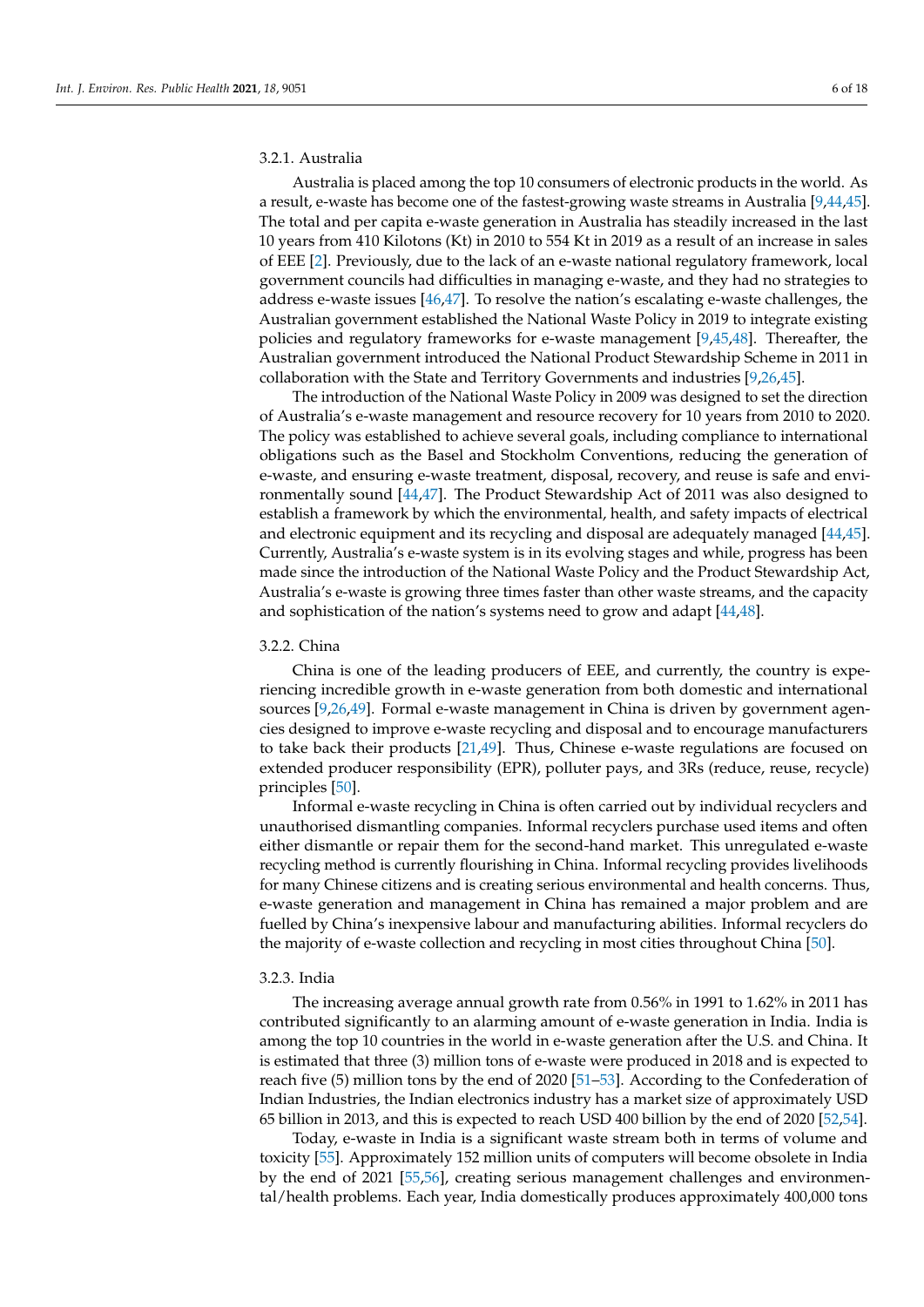of e-waste [\[24\]](#page-13-6). Thus, India's e-waste recycling is a market-driven industry [\[55\]](#page-14-14) and is dominated by a number of informal actors. About 90% of the e-waste in India is illegally recycled in the informal sector and involves different groups, including women and children [\[57](#page-14-16)[,58\]](#page-14-17).

The Ministry of Environment and Forests (MoEF) is the national regulator responsible for formulating legislation related to e-waste management and environmental protection. MoEF approves the guidelines for the identification of the various sources of e-waste in India and endorses the procedures for handling e-waste in an appropriate and environmentally friendly manner [\[59\]](#page-14-18). Those involving e-waste are the 2004 "Municipal Solid Waste Management Rules" and the 2008 "Hazardous and Waste Management Rules." New regulations are classified as the 2010 "E-waste Management and Handling Rules", which became effective in 2012 [\[60\]](#page-14-19). While there are regulations on e-waste management and disposal in India, no regulation has effectively addressed the e-waste problem in India [\[52](#page-14-12)[,58\]](#page-14-17). Currently, the majority of the hazardous materials found in e-waste are covered under "The Hazardous and Waste Management Rules, 2011 and the 2016 E-waste Management and Handling Rules" [\[52\]](#page-14-12).

Despite EPR being a major policy approach in both e-waste (Management and Handling) Rules 2011 and E-waste (Management and Handling) Rules 2016, they are not effectively implemented, and this can be attributed to certain peculiarities in India's e-waste management system [\[51](#page-14-10)[,61\]](#page-14-20). For example, due to some financial incentives involved, Indian consumers are willing to sell their obsolete e-waste to the "kawariwalas" (doorto-door scrap collectors). This behaviour is totally different from practices adopted by most developed countries whereby the producers and consumers have to pay "Recycling/Disposal Fee" [\[62–](#page-14-21)[64\]](#page-14-22).

#### 3.2.4. Indonesia

Due to substantial growth in the economy coupled with rapid technological developments, e-waste generation in Indonesia has increased considerably [\[28,](#page-13-10)[65\]](#page-14-23). In 2016, Indonesia generated 1274 kt of e-waste with a per capita generation of 4.9 kg [\[66\]](#page-14-24). Although e-waste appears as a global issue, it is not a common term for most people in Indonesia [\[67,](#page-14-25)[68\]](#page-14-26). In Indonesia, e-waste management is dominated by the informal recycling sector, which is essentially made of unregulated and unregistered small businesses, groups, and individuals, while the formal sector consists of the country's municipal agencies as the major actors [\[69\]](#page-14-27).

Although the country has no presence of a specific regulation to manage its e-waste, the "Environmental Protection and Management Act No. 32/2009" and "Solid Waste Management Act No. 18/1999" are used in the regulation of e-waste produced in the country [\[70,](#page-14-28)[71\]](#page-15-0). Since 2016, the Indonesian government has been in the process of formulating a unified e-waste regulation for the country, which would apply to all the 37 Indonesian provinces, but this is yet to be realised [\[28,](#page-13-10)[72\]](#page-15-1). However, the absence of regulated licensed recycling companies in the country has encouraged inappropriate disposal of the majority of the EEE from households, businesses, and industries [\[71\]](#page-15-0). Currently, the informal sector illegally collects, treats, and disposes of discarded EEE triggering huge environmental and health concerns [\[65,](#page-14-23)[72\]](#page-15-1). The difficulties/challenges in managing e-waste in Indonesia is primarily due to (a) the inability of the government to understand and deal with the interest of stakeholders involved, (b) the government regulations are beneficial to only a few parties, and (c) there is strong resistance between the government agencies [\[73\]](#page-15-2).

#### 3.2.5. Malaysia

In 2019, the International Monetary Fund (IMF), in its economic outlook, ranked Malaysia as the 3rd largest economy in Southeast Asia and the 37th largest economy in the world [\[74\]](#page-15-3). With a healthy economic indicator, e-waste generation in Malaysia is expected to increase in the coming years. The growth in e-waste generation is anticipated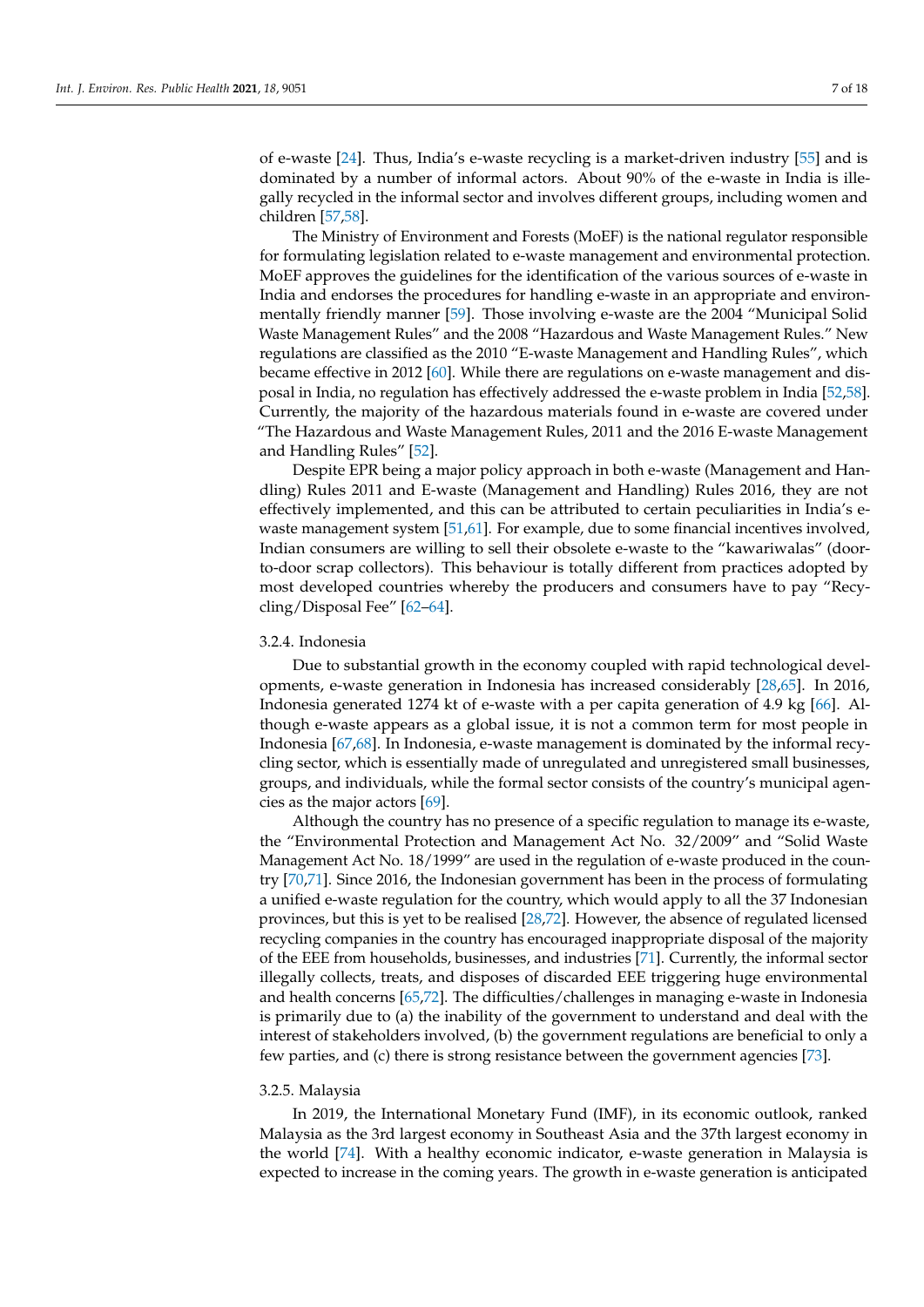worldwide because there is a strong correlation between economic growth and e-waste generation [\[75,](#page-15-4)[76\]](#page-15-5).

Management of e-waste in Malaysia is still in its infancy and only began in 2005 [\[77\]](#page-15-6). In Malaysia, e-waste is classified as scheduled waste under the code SW 110, "Environmental Quality Regulations 2005" and managed by the Department of Environment (DOE) and the Ministry of Natural Resources and Environment (MNRE) [\[78](#page-15-7)[,79\]](#page-15-8). The primary role of DOE and MNRE is pollution prevention and control through the enforcement of the "Environmental Quality Act 1974" (EQA 1974) [\[79,](#page-15-8)[80\]](#page-15-9). Although there are strategies on e-waste management in place, they do not adequately guide the local consumers or the municipal authorities on how e-waste should be managed, reused, recycled, or disposed of [\[78\]](#page-15-7). Subsequent to the listing as e-waste under the "Environmental Quality Scheduled Waste Regulations (EQSWR) 2005", e-waste in Malaysia was reported and managed as municipal solid waste through the Department of Solid Waste Management (DSWM) under the Ministry of Housing and Local Government [\[78,](#page-15-7)[81,](#page-15-10)[82\]](#page-15-11).

#### *3.3. A Review of Previous Studies*

This study considered literature reviews to identify key issues associated with e-waste management and to conduct an extensive evaluation of e-waste management practices in the selected countries. We believe this knowledge will help the countries to overcome their challenges and develop appropriate strategies for recycling and disposing of e-waste. This section provides an overview of earlier studies in the selected countries. In particular, results from the literature review on e-waste generation and management practices adopted by the respective nations are presented. Furthermore, this section presents the scope and the context of earlier studies on e-waste management. Prior studies [\[83–](#page-15-12)[86\]](#page-15-13) offer valuable insights into e-waste management in the selected countries. They also highlight the challenges associated with e-waste management and the need for developing comprehensive e-waste management strategies. Table [4](#page-7-0) presents previous research on e-waste conducted in the selected countries from 2005 to 2020.

<span id="page-7-0"></span>

| <b>Main Research Area</b>                                               |           |       | Countries |          |           |
|-------------------------------------------------------------------------|-----------|-------|-----------|----------|-----------|
|                                                                         | Australia | India | China     | Malaysia | Indonesia |
| Electrical and electronic equipment<br>modelling and e-waste estimation |           |       |           |          |           |
| E-waste legislation and<br>implementation practices                     |           |       |           |          |           |
| Material flow analysis of e-waste<br>E-waste generation estimation and  |           |       |           |          |           |
| recovery potential                                                      |           |       |           |          |           |
| E-waste management practices                                            |           |       |           |          |           |
| Extended producer responsibility<br>(EPR) legislation                   |           |       |           |          |           |
| E-waste recycling scheme                                                |           |       |           |          |           |
| E-waste generation and<br>mitigating measures                           |           |       |           |          |           |
| E-waste management systems                                              |           |       |           |          |           |
| E-waste social related issues                                           |           |       |           |          |           |
| E-waste environmental and<br>health impacts                             |           |       |           |          |           |

**Table 4.** Previous studies on e-waste conducted in the selected countries from 2005 to 2020.

#### **4. Results and Discussion**

This study adopts a qualitative approach for studying e-waste management practices of the selected countries in the Asia Pacific region. As per Wolfswinkel et al. [\[32\]](#page-13-14), this study adopted a five-phase approach. In the first phase, secondary data from 2005 to 2020 has been considered for reviewing existing literature on e-waste management in the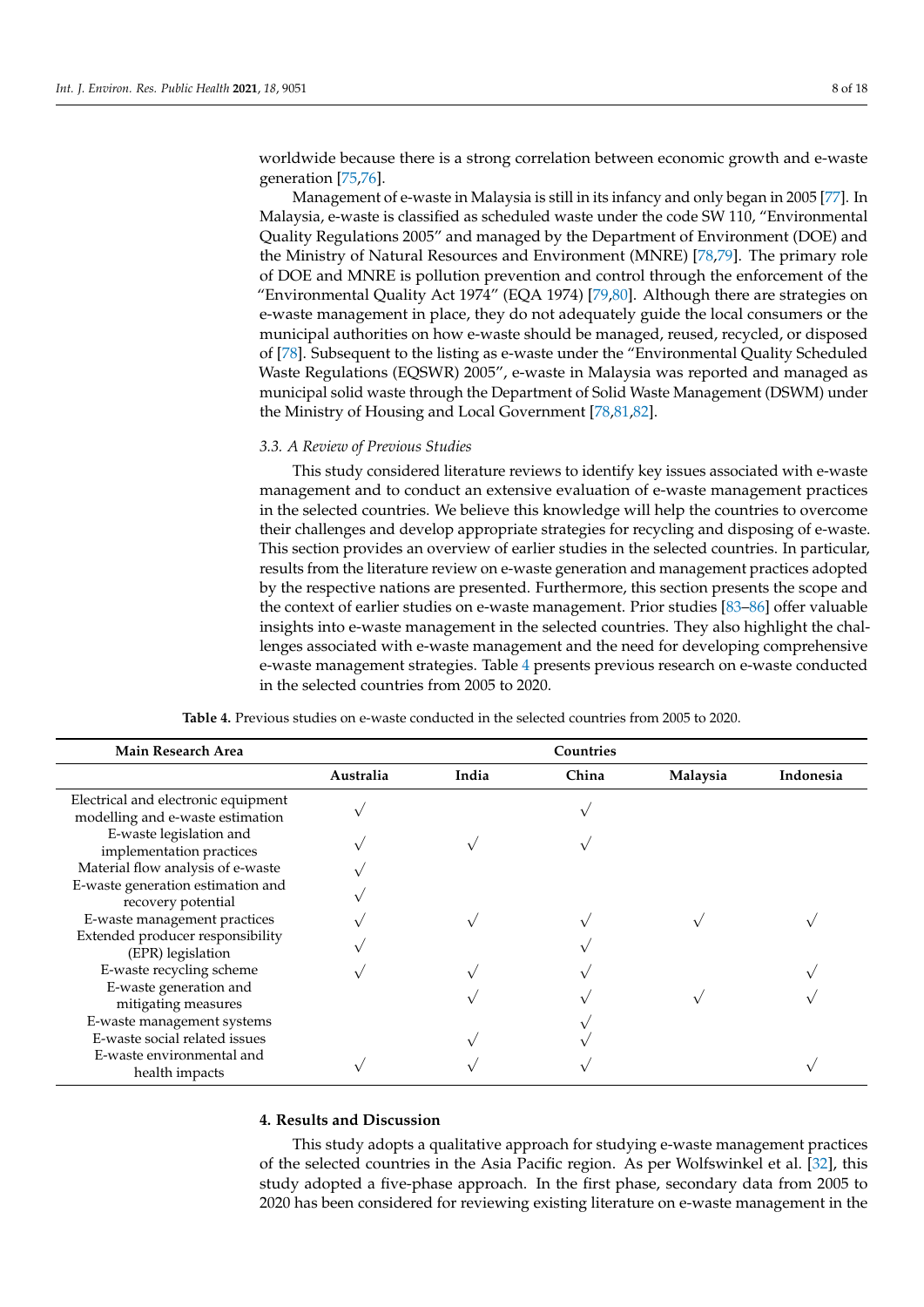selected countries. Then, a total of eight (8) keywords are used to identify and analyse the relevant articles. Finally, challenges and practices associated with e-waste management are discussed to present the proposed policy approaches and recommendations.

E-waste management has become a contentious issue due to the presence of hazardous materials and the health hazards it may cause if not managed properly. In fact, for more than a decade, scholars have conducted studies on informal e-waste collection and disposal methods [\[87,](#page-15-14)[88\]](#page-15-15). However, these studies were limited to e-waste generation, prevention, quantification, recycling, treatment, reuse, pollution control, legislation, and life-cycle assessment, as noted in recent studies [\[83,](#page-15-12)[85,](#page-15-16)[87](#page-15-14)[,89](#page-15-17)[–91\]](#page-15-18). Undoubtedly, these studies presented opportunities to address some of the challenges associated with e-waste management. However, there is a limited study in addressing the environmental and health implications associated with e-waste for achieving sustainable e-waste management. Moreover, prior studies on e-waste are centred on a small number of developed countries, which represent a "standard" or "benchmark" for developing e-waste management policies for emerging countries. Therefore, this study aims to address these gaps.

# *4.1. E-Waste Studies in Selected Countries*

After a critical review of the pertinent literature and a content analysis of the e-waste articles related to the selected countries, the dispersion of e-waste research in the selected countries according to the keywords/themes, e-waste categories examined, and the study location are illustrated in Table [5.](#page-8-0) Based on the information presented in Table [5,](#page-8-0) it is evident that most of the e-waste studies in the selected countries were focused on e-waste generation, management and recycling. A number of e-waste studies focused on problems and challenges, environmental management, and health impacts indicating that further research is required in these areas in the countries examined.

| <b>Table 5.</b> Distribution of e-waste research in selected countries. |  |  |  |
|-------------------------------------------------------------------------|--|--|--|
|-------------------------------------------------------------------------|--|--|--|

<span id="page-8-0"></span>

| <b>Main Area</b>                               | <b>E-Waste Categories Analysed</b>                                                                                                                                                                                                       | <b>Study Location</b>                           | References                                                         |
|------------------------------------------------|------------------------------------------------------------------------------------------------------------------------------------------------------------------------------------------------------------------------------------------|-------------------------------------------------|--------------------------------------------------------------------|
| Environmental management                       | General                                                                                                                                                                                                                                  | China                                           | $[19]$                                                             |
| Recycling                                      | Computer, television, refrigerators, air<br>conditioners, personal computers,<br>mobile telephones, washing machines,<br>home appliances and computers,<br>printed circuit boards (PCBs), cathode<br>ray tube, TVs and monitors, general | Australia, India, China,<br>Indonesia           | $[55,68,71,88,92-102]$                                             |
| E-waste disposal<br>and behaviour              | Mobile phones, general                                                                                                                                                                                                                   | India, China, Malaysia                          | $[90, 98, 103 - 106]$                                              |
| E-waste problems<br>and challenges             | General                                                                                                                                                                                                                                  | Malaysia                                        | $[77]$                                                             |
| Environmental and health<br>impacts of e-waste | General                                                                                                                                                                                                                                  | India, China                                    | [85,97,107-109]                                                    |
| E-waste legislation                            | Household hazardous waste, general,<br>computers, printers, mobile phones,<br>home appliances                                                                                                                                            | Australia, India, China,<br>Malaysia            | $[13,44,67,93-95,110-126]$                                         |
| E-waste management                             | Printed circuit boards (PCBs),<br>televisions, computers, printers, and IT<br>peripherals, television and computer<br>waste, photovoltaic panels and battery<br>energy storage systems, mobile phones,<br>home appliances                | Australia, India, China,<br>Malaysia, Indonesia | [18, 21, 22, 28, 49, 70, 79, 80,<br>83, 86, 87, 95, 96, 113 - 131] |
| E-waste generation                             | TV sets, refrigerators, washing<br>machines, air conditioners, microwaves,<br>vacuum cleaners, dryers, personal<br>computers, heaters, mobile phones                                                                                     | Australia, India, China,<br>Indonesia           | $[9,28,46,56,65,72,83,131-$<br>138]                                |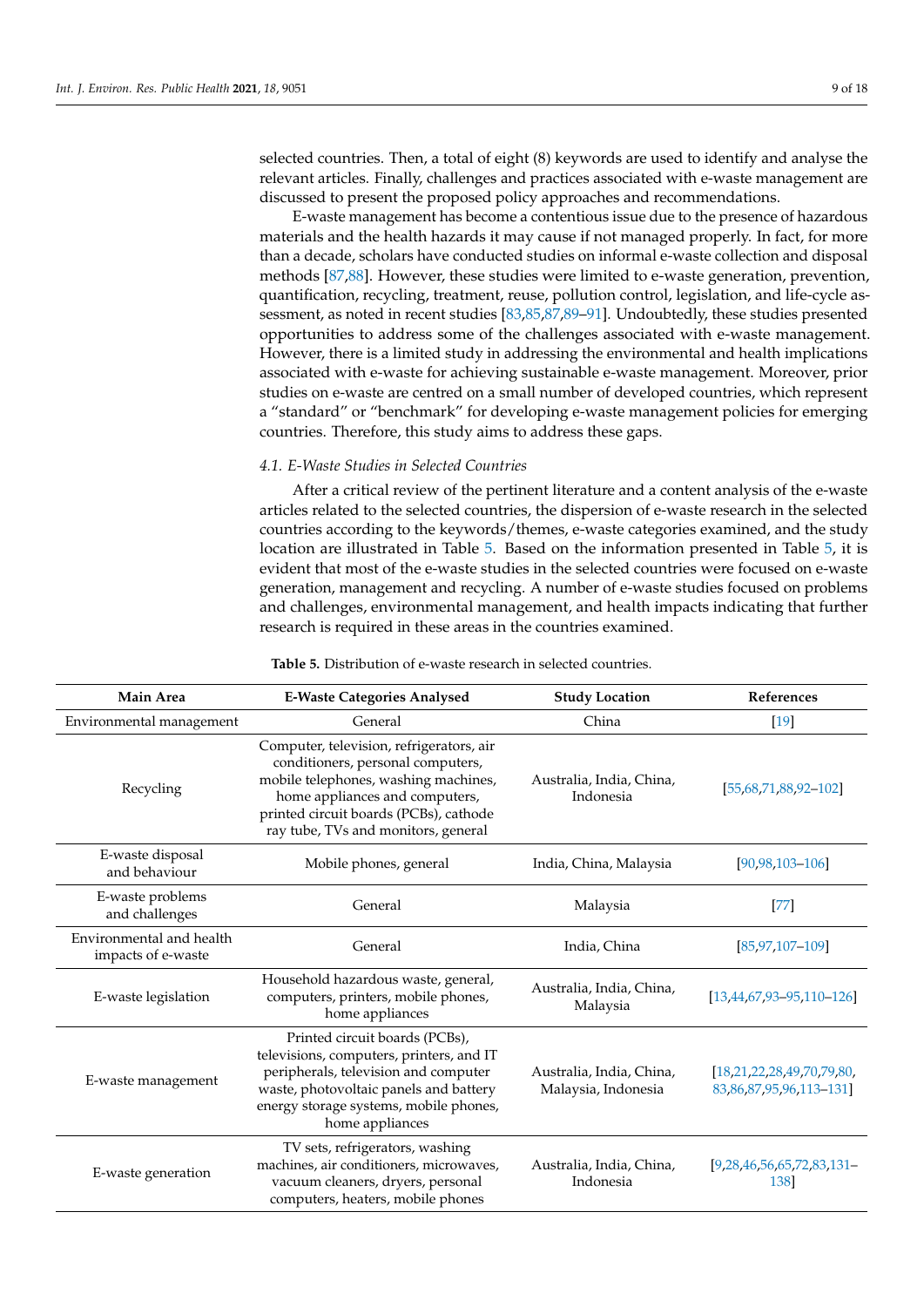## *4.2. Analysis of Content Results*

Given the background review and analysis in the previous sections, it is obvious that the problem and challenges of e-waste in the selected countries still persist. Our analysis shows that the e-waste management systems and infrastructure of the selected countries, particularly India, China, Malaysia, and Indonesia, are still in their infancy. Currently, e-waste scrap such as printed circuit boards, CRT monitors, and LCD screens have been, and are still being, recycled in China, India, Indonesia, and Malaysia, creating huge environmental and health issues. Informal e-waste collection, recycling, and its health implications on informal workers in these countries have become increasingly popular in the last 15 years [\[89,](#page-15-17)[92–](#page-15-19)[94\]](#page-15-26). Table [6](#page-9-0) shows the findings from the analysis of the contents.

| Table 6. Findings from the analysis of the contents. |  |  |  |  |  |  |  |  |  |  |
|------------------------------------------------------|--|--|--|--|--|--|--|--|--|--|
|------------------------------------------------------|--|--|--|--|--|--|--|--|--|--|

<span id="page-9-0"></span>

| Country   | Findings                                                                                                                                                                                                                                                                                      |
|-----------|-----------------------------------------------------------------------------------------------------------------------------------------------------------------------------------------------------------------------------------------------------------------------------------------------|
| Australia | Lack of clarity on the roles of key stakeholders involved and the recycling and material recovery targets.<br>Minimal research has been undertaken to assess the effectiveness of e-waste policy management strategies.<br>$\overline{\phantom{a}}$                                           |
| China     | Various issues geared towards developing a sustainable recycling system still need to be addressed.                                                                                                                                                                                           |
| India     | Recycling of e-waste is heavily dominated by the informal sector, and only a few approved e-waste<br>$\overline{\phantom{a}}$<br>recycling facilities are available.<br>Formal process of e-waste recycling and treatment is still rather slow.<br>$\overline{\phantom{a}}$                   |
| Indonesia | Infrastructure and workable systems to quantify, recycle, monitor, and handle e-waste are lacking.<br>$\overline{\phantom{a}}$<br>The informal sector illegally collects, treats, and disposes of discarded EEE, causing huge environmental<br>$\overline{\phantom{a}}$<br>and health issues. |
| Malaysia  | Several material recovery facilities have been built, but it still faces significant issues in managing the<br>ever-increasing amount of e-waste generated.                                                                                                                                   |

In China, several towns have remained as a dumping ground for e-waste. For example, Guiyu town is often referred to as "the e-waste capital of the world" and employs more than 150,000 locals from four villages. These local informal workers dismantle and recapture valuable metals and parts that can be reused or sold from old computers. In Guiyu, it is not uncommon to see computer parts, cables, and huge tangles of wires scattered around the streets and riverbanks [\[88,](#page-15-15)[95](#page-15-24)[–97\]](#page-15-22). Findings/outcomes indicate that various issues geared towards developing a sustainable recycling system still need to be addressed.

In India, obsolete computers from households and businesses are sold by auction to door-to-door collectors who engage in informal methods of recycling. According to a report by the Confederation of Indian Industries (CII), approximately 146,000 tons of obsolete EEE are generated in India annually [\[86](#page-15-13)[,109\]](#page-16-4). The results of the analysis show that the recycling of e-waste in India is heavily dominated by the informal sector, and only a few approved e-waste recycling facilities are available. In the majority of urban slums of India, more than 95% of e-waste is treated and processed by untrained workers who carry out illegal and risky procedures. These illegal procedures are not only injurious to the health of the locals who work without personal protective equipment but also to the environment [\[55](#page-14-14)[,86\]](#page-15-13). It is found that the formal process of e-waste recycling and treatment is still rather slow as the collection and recycling of most e-waste remains in the hands of the informal sector [\[86](#page-15-13)[,109\]](#page-16-4).

In Indonesia, large amounts of e-waste are imported from developed countries. Ewaste in the form of scrap materials or second-hand devices is sent to Indonesian islands from the adjacent ports in Singapore and Malaysia. Findings indicate that, in Indonesia, infrastructure and workable systems to quantify, recycle, monitor, and handle e-waste is lacking [\[65](#page-14-23)[,127\]](#page-16-8). Currently, the informal sector illegally collects, treats, and disposes of discarded EEE, causing huge environmental and health issues [\[65](#page-14-23)[,71\]](#page-15-0).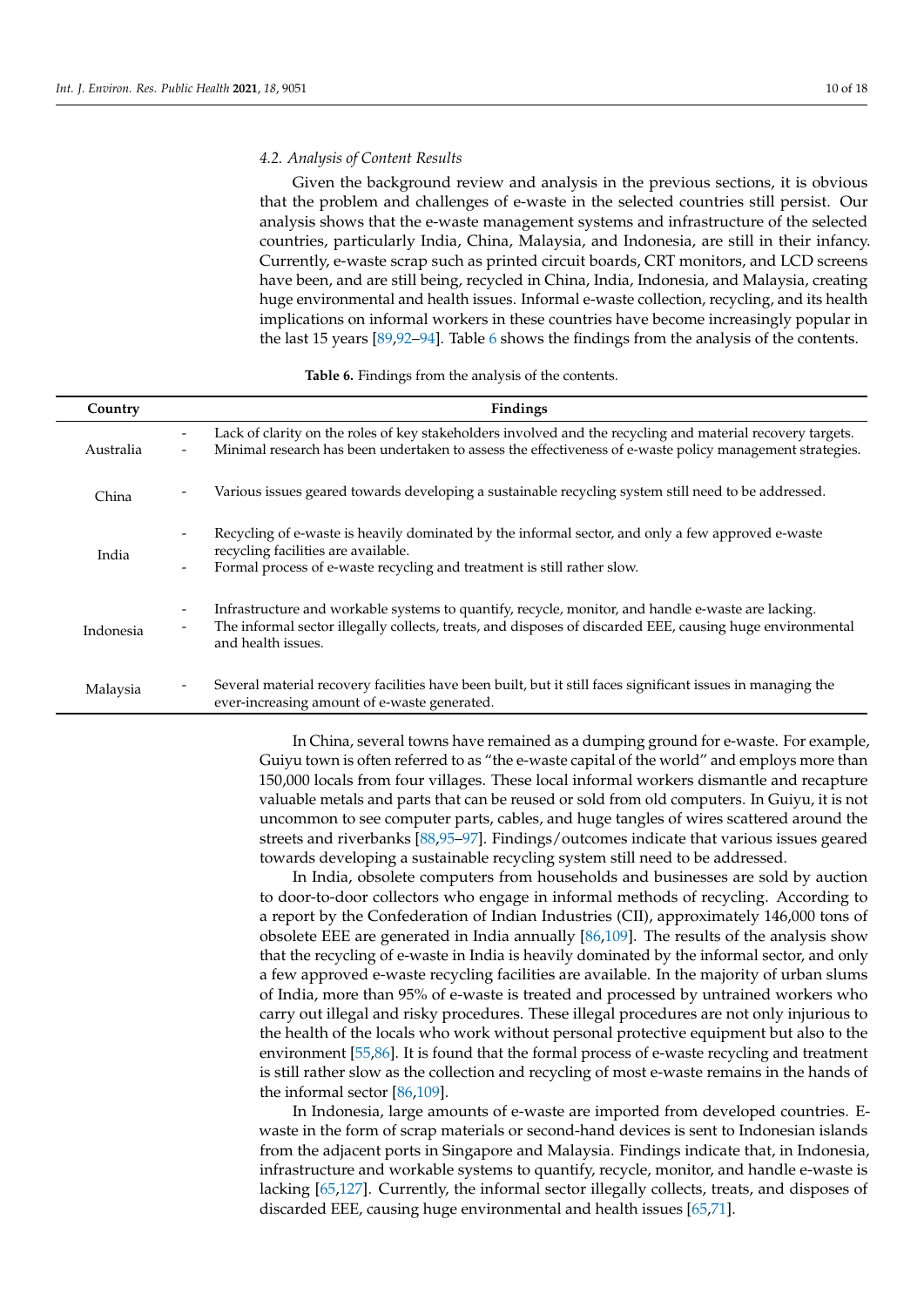The management of e-waste in Malaysia is still developing and only began in 2005 [\[77\]](#page-15-6). Results indicate that although there are strategies to manage e-waste in Malaysia, challenges persist and the pressure to manage e-waste is now even more crucial. Malaysia has become one of the popular destinations of e-waste imported from developed countries [\[139](#page-17-2)[–141\]](#page-17-3). Results of the analysis also indicate the country still faces significant issues in managing the ever-increasing amount of e-waste generated even though several material recovery facilities (MFR) have been established.

In Australia, several government policies have been developed. The key issues are identified in the e-waste management including: (a) the narrow scope of e-waste categories for recycling, (b) the lack of clarity on the roles of key stakeholders involved, (c) the recycling and material recovery targets, and (d) the lack of auditing and compliance. The results of the analysis show [\[47](#page-14-6)[,142](#page-17-4)[,143\]](#page-17-5) minimal research has been undertaken to assess the effectiveness of e-waste policy management strategies [\[47,](#page-14-6)[144](#page-17-6)[–147\]](#page-17-7).

It can be seen that the majority of the selected countries in this present study are faced with an increasing amount of e-waste. Although the per capita e-waste generated in the emerging countries is much lesser than in the developing countries, the volume generated is greater due to the growing population and market size in emerging countries such as India, China, and Indonesia. These countries are ranked among the top e-waste generators in the world.

The importance of selecting these countries such as Australia, India, China, Indonesia, and Malaysia in the Asia Pacific region in terms of environmental and market perspectives cannot be overemphasised. These selected countries have significant population, natural resources, and financial potentials [\[67](#page-14-25)[,148](#page-17-8)[–151\]](#page-17-9). Moreover, these countries have contributed substantially to the world's GDP, landmass, and market share. This calls for a responsible e-waste management effort by these countries to effectively manage the growing amounts of e-waste generated for reducing environmental and health concerns.

Clearly, e-waste management processes in the majority of these countries examined still need improvement. Most of these countries studied have no well-established e-waste infrastructure for efficient collection, storage, transportation, recycling, and disposal of e-waste. In addition, the enforcement of codes of practice and regulations relating to hazardous e-waste management in these countries is minimal or non-existent.

Exposure to e-waste is harmful to public health. E-waste has been found to negatively impact public health because communities are exposed to a complex mixture of chemicals from multiple sources and through multiple exposure routes [\[152\]](#page-17-10). The results of this study indicate that the impact of e-waste is linked to a variety of health problems in the countries examined, such as birth defects, premature births, respiratory diseases, and cancer. Furthermore, people living in e-waste recycling towns or working in e-waste recycling sites showed evidence of greater DNA damage. A review of the literature also revealed an association between e-waste exposure and thyroid dysfunction, adverse behavioural changes, and damage to the lungs, heart, and spleen due to prolonged exposure [\[152,](#page-17-10)[153\]](#page-17-11).

Hence, e-waste has become one of the major challenges in these countries, and it is, therefore, crucial for these countries to investigate the development of a well-organised and inexpensive recycling scheme to extract valuable resources with inconsequential environmental impacts.

#### **5. Conclusions**

This study has evaluated the e-waste generation and management practices of the selected countries in the Asia Pacific region. Based on the review of past studies and results of the analysis, it is obvious that the majority of the selected countries are yet to find a workable e-waste management strategy that will provide a sustainable solution to their e-waste concerns.

Results of the analysis show that the volumes of e-waste generated are fast exceeding the available infrastructure and recycling facilities in the countries examined, thereby driving e-waste streams to flow into illegal and informal recovery. On top of that, the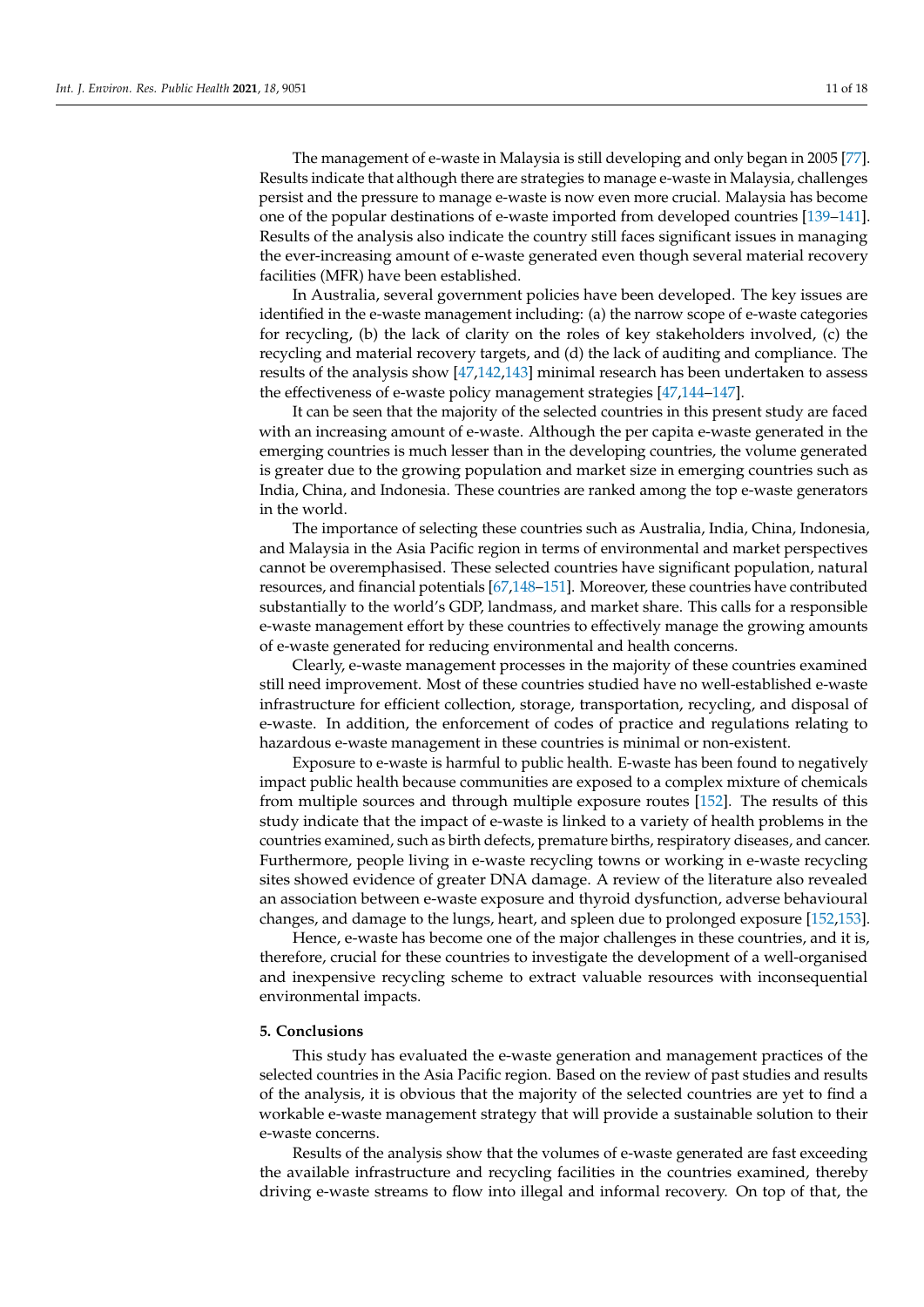absence of an integrated framework that could support the monitoring and management of toxic and hazardous wastes has also created additional problems in managing e-waste in the selected countries and calls for a generic e-waste policy approach.

In addition, the increasing demand for second-hand EEE, particularly in developing countries (China, Indonesia, India, and Malaysia) due to poverty and the continuing technological modernisation, has made these countries dumping grounds for e-waste from developed countries. For example, China's Guiyu town is well-known for the informal recycling of printed circuit boards. Specifically, "metal-contaminated sediments and elevated levels of dissolved metals have been reported in rivers around the town of Guiyu" [\[85\]](#page-15-16).

Furthermore, sophisticated facilities and infrastructure required for formal recycling of e-waste using efficient technologies are minimal or non-existent in the selected countries. Formal recycling is widely accepted as the best way to manage e-waste, which reduces greenhouse gas emissions and helps lessen the climate crisis. Thus, recycling e-waste will reduce air and water pollution associated with the illegal dumping of e-waste. By recycling discarded, unwanted, or obsolete EEE for new products, nations can further reduce the enormous health risks and environmental pollution associated with improper disposal of e-waste.

Therefore, to effectively manage e-waste in the selected countries, there is a need to develop generic structured policy approaches to tackle the e-waste problem in the selected countries and indeed across the world is required. These structured policies are projected to put in place formal systems and infrastructure for the recycling, management, and disposal of e-waste, taking into account country-specific issues.

One of the shortcomings of this study is that the information and analysis of previous studies are seen to be reality. This study is also limited to countries in the Asia Pacific region and considers the time limitation by the year of the articles found. Although the accuracy of some of the analyses in the present study is inescapably subjective, this study is a starting point for further research into various aspects of e-waste generation and management practices of the selected countries.

## **6. Recommendations**

This study has exposed the current situation of e-waste generation and management practices of the selected countries. The following recommendations are suggested based on the findings of this study:

- E-waste regulations tailored to each country's current situations should be enacted, recognising the lessons learned from more developed and experienced nations such as Japan, Switzerland, and South Korea;
- Extended producer responsibility (EPR) and 3Rs strategy should be implemented in EEE manufacturing regulations in all countries to support the production of simple, lightweight products, planned for reuse rather than obsolescence so that recycled materials can become resources for new products, thereby reducing the request for raw materials;
- Local government councils are key stakeholders in the management and recycling process and therefore incur major expenditures while handling e-waste. This, therefore, necessitates policymakers understanding of the determinants, drivers, and costs associated with e-waste collection and disposal;
- International integrated organisations should be established for checking specific e-waste material generation across the globe. This initiative will restrain the transboundary movement of e-waste across international borders.

#### *Policy Approaches*

Although different countries have endorsed and passed their respective e-waste regulations in other to manage e-waste, implementing appropriate and structured policy approaches will support all efforts directed towards effectively managing e-waste across the globe. Firstly, it is critical to have stepwise, and well-thought-out policy approaches for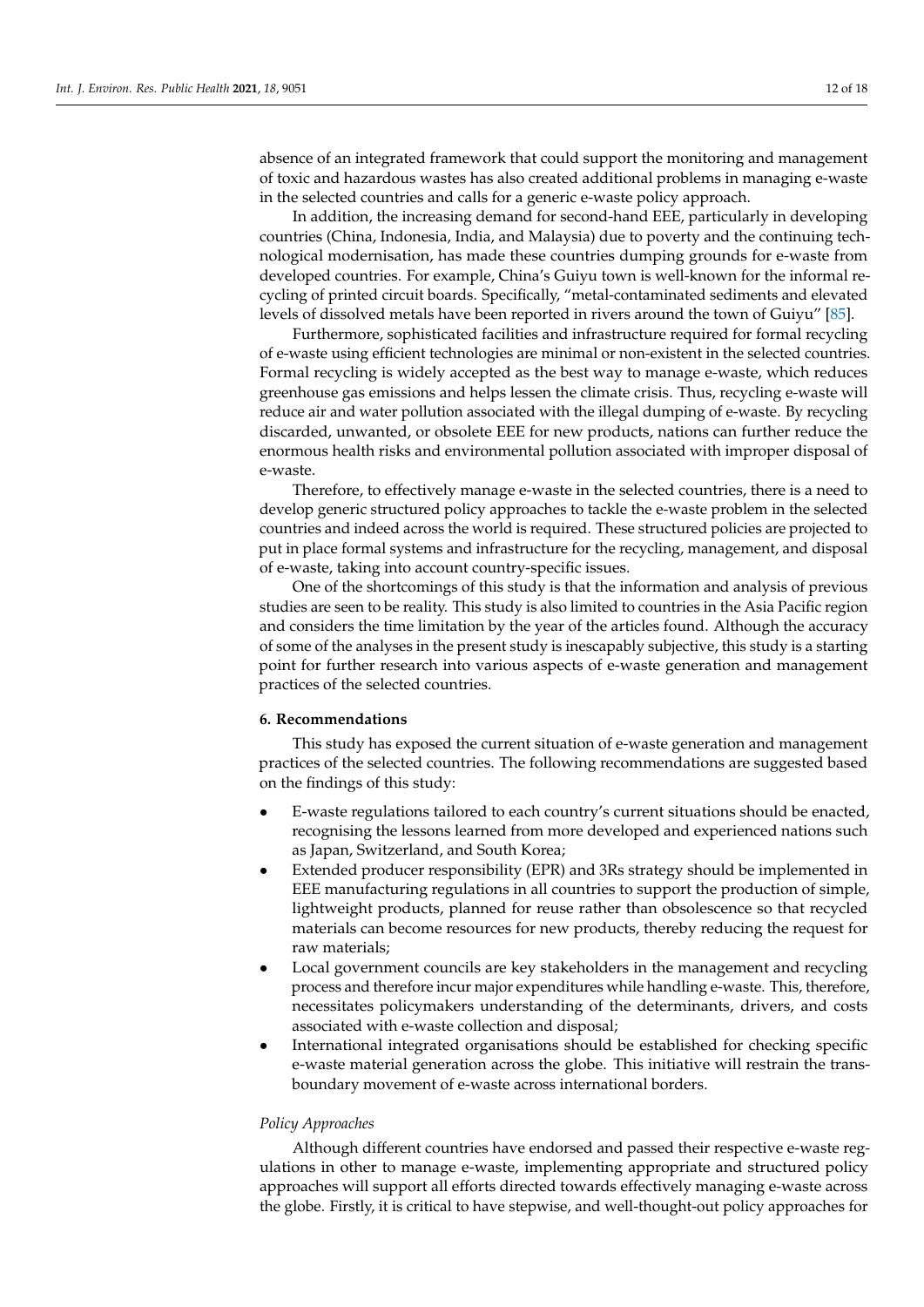effectively formulating and implementing e-waste regulations and guidelines. Such approaches have been found to be effective in more advanced countries such as Switzerland, South Korea, and Japan, as noted above. In view of the multidimensional socio-economic nature of emerging economies, it is vital to consistently assess and evaluate existing policies to identify gaps and areas for improvement. This technique has also been found to be effective in Australia. Secondly, when implementing e-waste policies, interdisciplinary research approaches need to be considered. This will allow policymakers to better understand and address the various health and environmental problems associated with e-waste management. Finally, we believe that the policy approaches of respective countries geared towards dealing with the persistent and challenging e-waste issues require a local and specific approach where inherent socio-cultural, economic, political, and environmental concerns of that country are taken into consideration.

#### **7. Future Research**

Future research should use a quantitative approach or other research methods and expand the number of selected countries to understand e-waste generation and management practices of countries in the Asia Pacific region. This will provide additional viewpoints in the management, recycling, and environmental management of e-waste in the regions.

**Author Contributions:** L.A.: Conceptualisation, Methodology, Formal analysis, Investigation, Resources, Writing—Original Draft; S.W.: Visualisation, Validation, Writing—Review and Editing, Supervision; S.G.: Visualisation, Validation, Writing—Review and Editing, Supervision. All authors have read and agreed to the published version of the manuscript.

**Funding:** This research received no external funding.

**Institutional Review Board Statement:** Not applicable.

**Informed Consent Statement:** Not applicable.

**Data Availability Statement:** Not applicable.

**Conflicts of Interest:** The authors declare that they have no known competing financial interests or personal relationships that could have appeared to influence the work reported in this paper.

# **References**

- <span id="page-12-0"></span>1. Sugihara, K. The Asian path of economic development: Intra-regional trade, industrialisation and the developmental state. In *Emerging States and Economies. Emerging-Economy State and International Policy Studies*; Shiraishi, T., Sonobe, T., Eds.; Springer: Singapore, 2019.
- <span id="page-12-1"></span>2. Forti, V.; Balde, C.P.; Kuehr, R.; Bel, G. *The Global E-Waste Monitor 2020: Quantities, Flows and the Circular Economy Potential*; United Nations University: Bonn, Germany; United Nations Institute for Training and Research, International Telecommunication Union: Geneva, Switzerland; International Solid Waste Association: Rotterdam, The Netherlands, 2020.
- <span id="page-12-2"></span>3. Balde, C.P.; Forti, V.; Gray, V.; Kuehr, R.; Stegmann, P. *The Global E-Waste Monitor 2015: Quantities, Flows and Resources*; United Nations University: Shibuya, Japan, 2015; Available online: [http://collections.unu.edu/view/UNU:5654#.WnCl1D4X4rY.](http://collections.unu.edu/view/UNU:5654#.WnCl1D4X4rY.mendeley) [mendeley](http://collections.unu.edu/view/UNU:5654#.WnCl1D4X4rY.mendeley) (accessed on 15 August 2021).
- <span id="page-12-4"></span>4. Kumar, B.; Bhaskar, K. Electronic waste and sustainability: Reflections on a rising global challenge. *Mark. Glob. Dev. Rev.* **2016**, *1*, 1–16. [\[CrossRef\]](http://doi.org/10.23860/MGDR-2016-01-01-05)
- <span id="page-12-3"></span>5. Khetriwal, D.S.; Kraeuchi, P.; Widmer, R. Producer responsibility for E-waste management: Key issues for consideration— Learning from the Swiss experience. *J. Environ. Manag.* **2009**, *9*, 153–165. [\[CrossRef\]](http://doi.org/10.1016/j.jenvman.2007.08.019) [\[PubMed\]](http://www.ncbi.nlm.nih.gov/pubmed/18162284)
- 6. Schmidt, C.W. Unfair trade: E-waste in Africa. *Environ. Health Perspect.* **2006**, *114*, 232–235.
- <span id="page-12-5"></span>7. Widmer, R.; Oswald-Krapf, H.; Sinha-Khetriwal, D.; Schnellmann, M.B.E.; Oni, H. Global perspectives on E-waste. *Environ. Impact Assess. Rev.* **2005**, *25*, 436–458. [\[CrossRef\]](http://doi.org/10.1016/j.eiar.2005.04.001)
- <span id="page-12-6"></span>8. Perkins, D.N.; Brune Drisse, M.; Nxele, T.; Sly, P.D. E-waste: A global hazard. *Ann. Glob. Health* **2014**, *80*, 286–295. [\[CrossRef\]](http://doi.org/10.1016/j.aogh.2014.10.001) [\[PubMed\]](http://www.ncbi.nlm.nih.gov/pubmed/25459330)
- <span id="page-12-7"></span>9. Islam, T.; Abdullah, A.B.; Shahir, S.A.; Kalam, M.A.; Masjuki, H.H.; Shumon, R.; Humayun-Rashid, H.A. Public survey on knowledge, awareness, attitude and willingness to pay for WEEE management: Case study in Bangladesh. *J. Clean. Prod.* **2016**, *137*, 728–740. [\[CrossRef\]](http://doi.org/10.1016/j.jclepro.2016.07.111)
- <span id="page-12-8"></span>10. Zuo, L.; Wang, C.; Sun, Q. Sustaining WEEE collection business in China: The case of online to offline (O2O) development strategies. *Waste Manag.* **2020**, *101*, 222–230. [\[CrossRef\]](http://doi.org/10.1016/j.wasman.2019.10.008) [\[PubMed\]](http://www.ncbi.nlm.nih.gov/pubmed/31627086)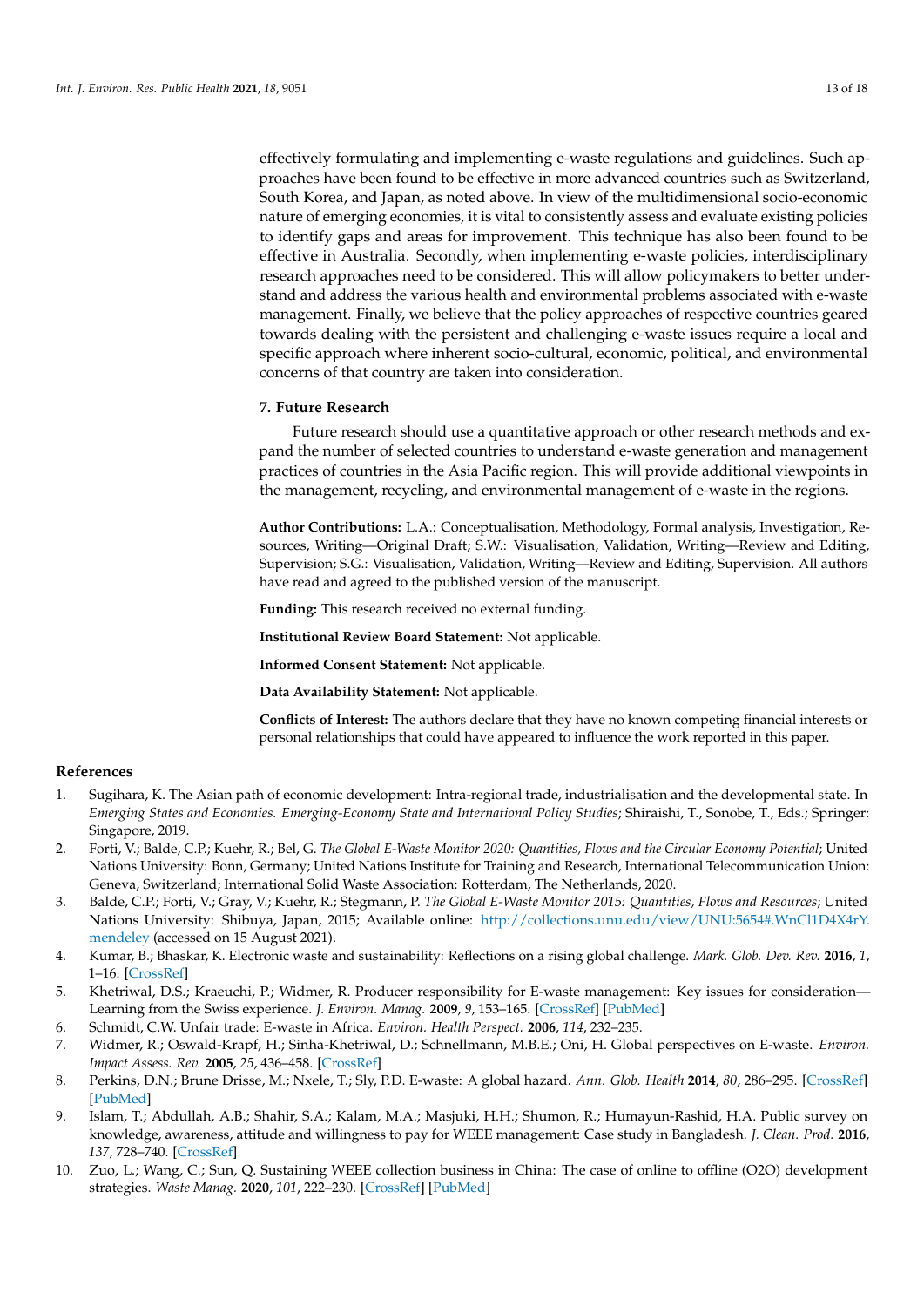- 11. Sharma, K.D.; Jain, S. Municipal solid waste generation, composition, and management: The global scenario. *Soc. Responsib. J.* **2020**, *16*, 917–948. [\[CrossRef\]](http://doi.org/10.1108/SRJ-06-2019-0210)
- 12. Andrade, D.F.; Romanelli, J.P.; Pereira-Filho, E.R. Past and emerging topics related to electronic waste management: Top countries, trends and perspectives. *Environ. Sci. Pollut. Res.* **2019**, *26*, 17135–17151. [\[CrossRef\]](http://doi.org/10.1007/s11356-019-05089-y)
- <span id="page-13-0"></span>13. Schumacher, K.A.; Agbemabiese, L. Towards comprehensive E-waste legislation in the United States: Design considerations based on quantitative and qualitative assessments. *Resour. Conserv. Recycl.* **2019**, *149*, 605–621. [\[CrossRef\]](http://doi.org/10.1016/j.resconrec.2019.06.033)
- <span id="page-13-1"></span>14. Zhang, L.; Geng, Y.; Zhong, Y.; Dong, H.; Liu, Z. A bibliometric analysis on waste electrical and electronic equipment research. *Environ. Sci. Pollut. Res.* **2019**, *26*, 21098–21108. [\[CrossRef\]](http://doi.org/10.1007/s11356-019-05409-2) [\[PubMed\]](http://www.ncbi.nlm.nih.gov/pubmed/31129902)
- <span id="page-13-22"></span>15. Gao, Y.; Ge, L.; Shi, S.; Sun, Y.; Liu, M.; Wang, B.; Shang, Y.; Wu, J.; Tian, J. Global trends and future prospects of E-waste research: A bibliometric analysis. *Environ. Sci. Pollut. Res.* **2019**, *26*, 17809–17820. [\[CrossRef\]](http://doi.org/10.1007/s11356-019-05071-8) [\[PubMed\]](http://www.ncbi.nlm.nih.gov/pubmed/31037528)
- 16. Bahers, J.B.; Kim, J. Regional approach of waste electrical and electronic equipment (WEEE) management in France. *Resour. Conserv. Recycl.* **2018**, *129*, 45–55. [\[CrossRef\]](http://doi.org/10.1016/j.resconrec.2017.10.016)
- <span id="page-13-2"></span>17. Ibanescu, D.; Cailean, D.; Teodosiu, C.; Fiore, S. Assessment of the waste electrical and electronic equipment management systems profile and sustainability in developed and developing European Union countries. *Waste Manag.* **2018**, *73*, 39–53. [\[CrossRef\]](http://doi.org/10.1016/j.wasman.2017.12.022)
- <span id="page-13-3"></span>18. Ravindra, K.; Kaur, K.; Mor, S. System analysis of municipal solid waste management in Chandigarh and minimization practices for cleaner emissions. *J. Clean. Prod.* **2015**, *89*, 251–256. [\[CrossRef\]](http://doi.org/10.1016/j.jclepro.2014.10.036)
- <span id="page-13-24"></span>19. Ikhlayel, M. An integrative approach to develop E-waste management systems for developing countries. *J. Clean. Prod.* **2018**, *170*, 119–130. [\[CrossRef\]](http://doi.org/10.1016/j.jclepro.2017.09.137)
- <span id="page-13-4"></span>20. De Souza, R.G.; Climaco, J.C.N.; Sant'Anna, A.P.; Rocha, T.B.; Do Valle, R.; De, A.B.; Quelhas, O.L.G. Sustainability assessment and prioritisation of E-waste management options in Brazil. *Waste Manag.* **2016**, *57*, 46–56. [\[CrossRef\]](http://doi.org/10.1016/j.wasman.2016.01.034) [\[PubMed\]](http://www.ncbi.nlm.nih.gov/pubmed/26852754)
- <span id="page-13-5"></span>21. Salhofer, S.; Steuer, B.; Ramusch, R.; Beigl, P. WEEE management in Europe and China—A comparison. *Waste Manag.* **2016**, *57*, 27–35. [\[CrossRef\]](http://doi.org/10.1016/j.wasman.2015.11.014)
- <span id="page-13-25"></span>22. Suja, F.; Abdul Rahman, R.; Yusof, A.; Masdar, M.S. E-waste management scenarios in Malaysia. *J. Waste Manag.* **2014**, *1*, 1–7. [\[CrossRef\]](http://doi.org/10.1155/2014/609169)
- 23. Sthiannopkao, S. Managing E-waste in developed and developing countries. In *Global Risk-Based Management of Chemical Additives II. The Handbook of Environmental Chemistry*; Bilitewski, B., Darbra, R., Barceló, D., Eds.; Springer: Berlin, Germany, 2012.
- <span id="page-13-6"></span>24. Sthiannopkao, S.; Wong, M.H. Handling E-waste in developed and developing countries: Initiatives, practices, and consequences. *Sci. Total Environ.* **2013**, *463*, 1147–1151. [\[CrossRef\]](http://doi.org/10.1016/j.scitotenv.2012.06.088)
- <span id="page-13-7"></span>25. Bhaskar, K.; Kumar, B. Electronic waste management and sustainable development goals: Is there a business case for linking the two? *J. Indian Bus. Res.* **2019**, *11*, 120–137. [\[CrossRef\]](http://doi.org/10.1108/JIBR-01-2018-0051)
- <span id="page-13-8"></span>26. Herat, S.; Pariatamby, A. E-waste: A problem or an opportunity? Review of issues, challenges and solutions in Asian countries. *Waste Manag. Res.* **2012**, *30*, 1113–1129. [\[CrossRef\]](http://doi.org/10.1177/0734242X12453378) [\[PubMed\]](http://www.ncbi.nlm.nih.gov/pubmed/22851536)
- <span id="page-13-9"></span>27. Nnorom, I.C.; Osibanjo, O. Overview of electronic waste (E-waste) management practices and legislations, and their poor applications in the developing countries. *Resour. Conserv. Recycl.* **2008**, *52*, 843–858. [\[CrossRef\]](http://doi.org/10.1016/j.resconrec.2008.01.004)
- <span id="page-13-10"></span>28. Santoso, S.; Zagloel, T.Y.; Ardi, R.; Suzianti, A. Estimating the amount of electronic waste generated in Indonesia: Population balance model. *IOP Conf. Ser. Earth Environ. Sci.* **2019**, *219*, 1–7. [\[CrossRef\]](http://doi.org/10.1088/1755-1315/219/1/012006)
- <span id="page-13-11"></span>29. Sutton, J.; Austin, Z. Qualitative research: Data collection, analysis, and management. *Can. J. Hosp. Pharm.* **2015**, *68*, 226. [\[CrossRef\]](http://doi.org/10.4212/cjhp.v68i3.1456) [\[PubMed\]](http://www.ncbi.nlm.nih.gov/pubmed/26157184)
- <span id="page-13-12"></span>30. Sandelowski, M. Combining qualitative and quantitative sampling, data collection, and analysis techniques in mixed-method studies. *Res. Nurs. Health* **2000**, *23*, 246–255. [\[CrossRef\]](http://doi.org/10.1002/1098-240X(200006)23:3<246::AID-NUR9>3.0.CO;2-H)
- <span id="page-13-13"></span>31. Fossey, E.; Harvey, C.; Mcdermott, F.; Davidson, L. Understanding and evaluating qualitative research. *Aus. N. Z. J. Psychiatry* **2002**, *36*, 717–732. [\[CrossRef\]](http://doi.org/10.1046/j.1440-1614.2002.01100.x)
- <span id="page-13-14"></span>32. Wolfswinkel, J.F.; Furtmueller, E.; Wilderom, P.M. Using grounded theory as a method for rigorously reviewing literature. *Eur. J. Inform. Syst.* **2013**, *22*, 45–55. [\[CrossRef\]](http://doi.org/10.1057/ejis.2011.51)
- <span id="page-13-15"></span>33. Sinha, D. *The Management of Electronic Waste: A Comparative Study on India and Switzerland*; St. Gallen University: St. Gallen, Switzerland, 2004.
- <span id="page-13-16"></span>34. Step. Solving The E-Waste Problem (Step) White Paper: One Global Definition of E-Waste. United Nations University, 2014. Available online: <https://Collections.Unu.Edu/View/UNU:6120> (accessed on 15 August 2021).
- <span id="page-13-17"></span>35. Boubellouta, B.; Kusch-Brandt, S. Testing the environmental Kuznets Curve hypothesis for E-Waste in the EU28+2 countries. *J. Clean. Prod.* **2020**, *277*, 123371. [\[CrossRef\]](http://doi.org/10.1016/j.jclepro.2020.123371)
- <span id="page-13-18"></span>36. Bekabil, U.T. Industrialisation and environmental pollution in Africa: An Empirical Review. *J. Resour. Dev. Manag.* **2020**, *69*, 18–21.
- <span id="page-13-20"></span>37. Fayiga, A.O.; Ipinmoroti, M.O.; Chirenje, T. Environmental pollution in Africa. *Environ. Dev. Sustain.* **2018**, *20*, 41–73. [\[CrossRef\]](http://doi.org/10.1007/s10668-016-9894-4)
- <span id="page-13-19"></span>38. Yabe, J.; Ishizuka, M.; Umemura, T. Current levels of heavy metal pollution in Africa. *J. Vet. Med. Sci.* **2010**, *72*, 1257–1263. [\[CrossRef\]](http://doi.org/10.1292/jvms.10-0058)
- <span id="page-13-21"></span>39. Zeng, X.; Duan, H.; Wang, F.; Li, J. Examining environmental management of E-waste: China's experience and lessons. *Renew. Sustain. Energy Rev.* **2017**, *72*, 1076–1082. [\[CrossRef\]](http://doi.org/10.1016/j.rser.2016.10.015)
- <span id="page-13-23"></span>40. Ismail, H.; Hanafiah, M.M. A review of sustainable E-waste generation and management: Present and future perspectives. *J. Environ. Manag.* **2020**, *15*, 1–15. [\[CrossRef\]](http://doi.org/10.1016/j.jenvman.2020.110495) [\[PubMed\]](http://www.ncbi.nlm.nih.gov/pubmed/32250915)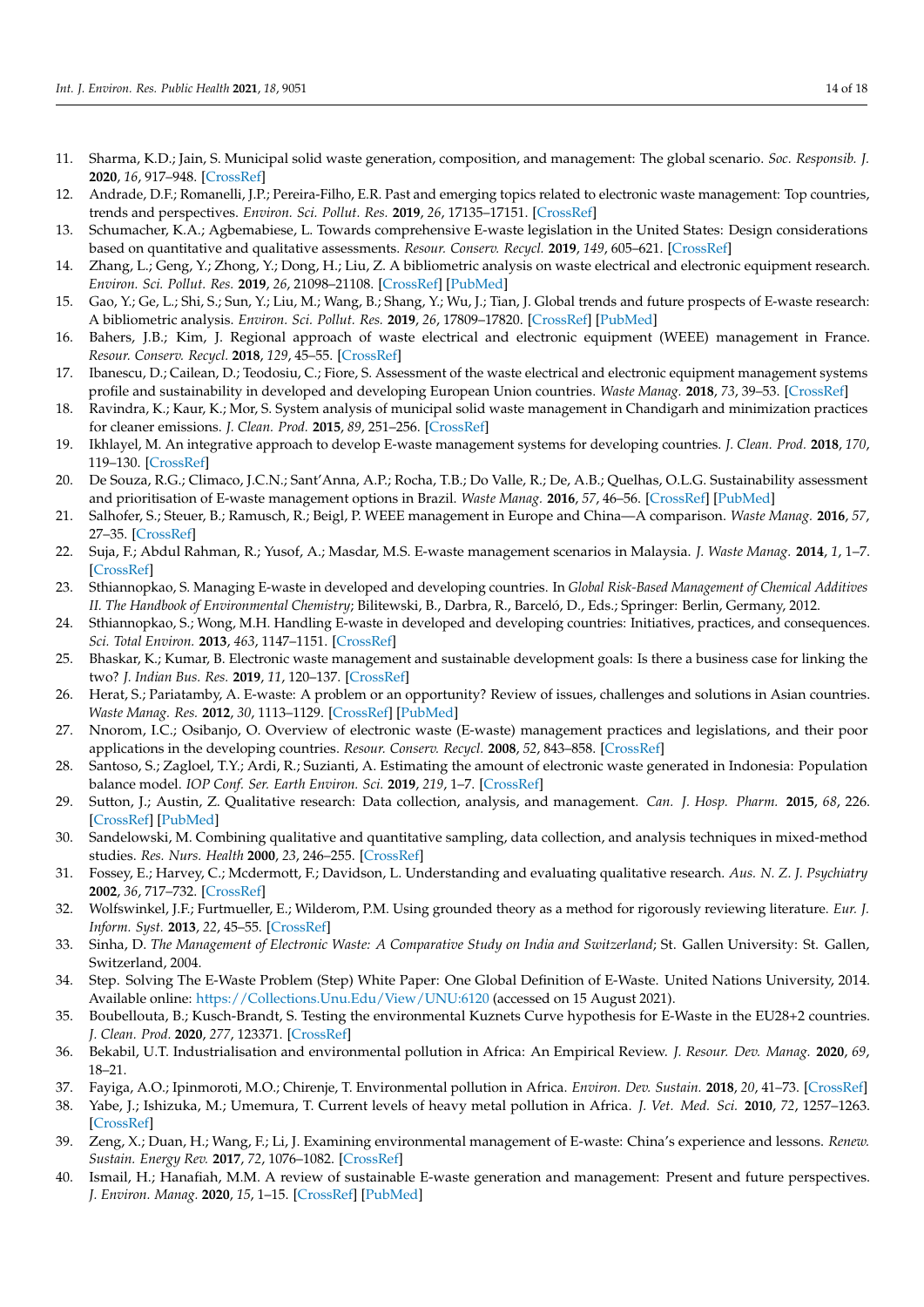- <span id="page-14-0"></span>41. Mmereki, D.; Li, B.; Baldwin, A.; Hong, L. The generation, composition, collection, treatment and disposal system, and impact of E-waste. *E-Waste Trans. Pollut. Resour.* **2016**, *1*, 65–93.
- <span id="page-14-1"></span>42. Chancerel, P.; Meskers, C.E.; Hageluken, C.; Rotter, V.S. Assessment of precious metal flows during pre-processing of waste electrical and electronic equipment. *J. Ind. Ecol.* **2009**, *13*, 791–810. [\[CrossRef\]](http://doi.org/10.1111/j.1530-9290.2009.00171.x)
- <span id="page-14-2"></span>43. Mayers, C.K.; France, C.M.; Cowell, S.J. Extended producer responsibility for waste electronics: An example of printer recycling in the United Kingdom. *J. Ind. Ecol.* **2005**, *9*, 169–189. [\[CrossRef\]](http://doi.org/10.1162/1088198054821672)
- <span id="page-14-3"></span>44. Morris, A.; Metternicht, G. Assessing effectiveness of WEEE management policy in Australia. *J. Environ. Manag.* **2016**, *181*, 218–230. [\[CrossRef\]](http://doi.org/10.1016/j.jenvman.2016.06.013) [\[PubMed\]](http://www.ncbi.nlm.nih.gov/pubmed/27353372)
- <span id="page-14-4"></span>45. Ongondo, F.O.; Williams, I.D.; Cherrett, T.J. How are WEEE doing? A global review of the management of electrical and electronic wastes. *Waste Manag.* **2011**, *31*, 714–730. [\[CrossRef\]](http://doi.org/10.1016/j.wasman.2010.10.023)
- <span id="page-14-5"></span>46. Golev, A.; Schmeda-Lopez, D.R.; Smart, S.K.; Corder, G.D.; Mcfarland, E.W. Where next on E-waste in Australia? *Waste Manag.* **2016**, *58*, 348–358. [\[CrossRef\]](http://doi.org/10.1016/j.wasman.2016.09.025)
- <span id="page-14-6"></span>47. Davis, G.; Herat, S. Opportunities and constraints for developing a sustainable E-waste management system at local government level in Australia. *Waste Manag. Res.* **2015**, *28*, 705–713. [\[CrossRef\]](http://doi.org/10.1177/0734242X09343008)
- <span id="page-14-7"></span>48. Premalatha, M.; Tabassum-Abbasi, T.; Abbasi, S.A. The generation, impact, and management of E-waste: State of the art. *Crit. Rev. Environ. Sci. Technol.* **2014**, *44*, 1577–1678. [\[CrossRef\]](http://doi.org/10.1080/10643389.2013.782171)
- <span id="page-14-8"></span>49. Lu, C.; Zhang, L.; Zhong, Y.; Ren, W.; Tobias, M.; Mu, Z.; Xue, B. An overview of E-waste management in China. *J. Mater. Cycles Waste Manag.* **2015**, *17*, 1–12. [\[CrossRef\]](http://doi.org/10.1007/s10163-014-0256-8)
- <span id="page-14-9"></span>50. Kumar, A.; Li, J. Management of electrical and electronic waste: A comparative evaluation of China and India. *Renew. Sustain. Energy Rev.* **2017**, *76*, 434–447.
- <span id="page-14-10"></span>51. Zeng, X.L.; Li, J.H. Measuring the recyclability of E-waste: An innovative method and its implications. *J. Clean. Prod.* **2016**, *131*, 156–162. [\[CrossRef\]](http://doi.org/10.1016/j.jclepro.2016.05.055)
- <span id="page-14-12"></span>52. Song, Q.B.; Li, J.H.; Liu, L.L.; Dong, Q.Y.; Yang, J.; Liang, Y.Y.; Zhang, C. Measuring the generation and management status of waste office equipment in China: A case study of waste printers. *J. Clean. Prod.* **2016**, *112*, 4461–4468. [\[CrossRef\]](http://doi.org/10.1016/j.jclepro.2015.07.106)
- <span id="page-14-11"></span>53. Chugh, R.; Wibowo, S.; Grandhi, S. Environmentally sustainable information and communication technology usage: Awareness and practices of Indian information and communication technology professionals. *J. Clean. Prod.* **2016**, *131*, 435–446. [\[CrossRef\]](http://doi.org/10.1016/j.jclepro.2016.05.004)
- <span id="page-14-13"></span>54. Agrawal, S.; Singh, R.K.; Murtaza, Q. Forecasting product returns for recycling in Indian electronics industry. *J. Adv. Manag. Res.* **2014**, *11*, 102–114. [\[CrossRef\]](http://doi.org/10.1108/JAMR-02-2013-0013)
- <span id="page-14-14"></span>55. Dwivedy, M.; Mittal, R.K. An investigation into E-waste flows in India. *J. Clean. Prod.* **2012**, *37*, 229–242. [\[CrossRef\]](http://doi.org/10.1016/j.jclepro.2012.07.017)
- <span id="page-14-15"></span>56. Dwivedy, M.; Mittal, R.K. Future trends in computer waste generation in India. *Waste Manag.* **2010**, *30*, 2265–2277. [\[CrossRef\]](http://doi.org/10.1016/j.wasman.2010.06.025)
- <span id="page-14-16"></span>57. Niza, S.; Santos, E.; Costa, I.; Ribeiro, P.; Ferrao, P. Extended producer responsibility policy in Portugal: A strategy towards improving waste management performance. *J. Clean. Prod.* **2014**, *64*, 277–287. [\[CrossRef\]](http://doi.org/10.1016/j.jclepro.2013.07.037)
- <span id="page-14-17"></span>58. Pandey, P.; Govind, M. Social repercussions of E-waste management in India: A study of three informal re-cycling sites in Delhi. *Int. J. Environ. Stud.* **2014**, *71*, 241–260.
- <span id="page-14-18"></span>59. Moef. Guidelines For Environmentally Sound Management of E-Waste (As Approved Vide Ministry of Environment and Forests (Moef)) (No. 23e23/2007-HSMD). 2008. Available online: [https://www.Yumpu.com/En/Document/View/6274477/Guidelines-](https://www.Yumpu.com/En/Document/View/6274477/Guidelines-For-Environmentally-Sound-Management-Of-E-Waste)[For-Environmentally-Sound-Management-Of-E-Waste](https://www.Yumpu.com/En/Document/View/6274477/Guidelines-For-Environmentally-Sound-Management-Of-E-Waste) (accessed on 15 August 2021).
- <span id="page-14-19"></span>60. Agoramoorthy, G.; Chakraborty, C. Control Electronic Waste in India. *Nature* **2012**, *485*, 309. [\[CrossRef\]](http://doi.org/10.1038/485309b) [\[PubMed\]](http://www.ncbi.nlm.nih.gov/pubmed/22596147)
- <span id="page-14-20"></span>61. Aras, N.; Korugan, A.; Buyukozkan, G.; Serifoglu, F.S.; Erol, I.; Velioglu, M.N. Locating recycling facilities for IT-based electronic waste in Turkey. *J. Clean. Prod.* **2015**, *105*, 324–336. [\[CrossRef\]](http://doi.org/10.1016/j.jclepro.2015.02.046)
- <span id="page-14-21"></span>62. Borthakur, A.; Govind, M. How well are we managing E-waste in India: Evidences from the city of Bangalore. *Energy Ecol. Environ.* **2017**, *2*, 225–235. [\[CrossRef\]](http://doi.org/10.1007/s40974-017-0060-0)
- 63. Heeks, R.; Subramanian, L.; Jones, C. Understanding E-waste management in developing countries: Strategies, determinants, and policy implications in the Indian ICT sector. *Inform. Technol. Dev.* **2015**, *21*, 653–667. [\[CrossRef\]](http://doi.org/10.1080/02681102.2014.886547)
- <span id="page-14-22"></span>64. Peeters, J.R.; Vanegas, P.; Van Den Bossche, W.; Devoldere, T.; Dewulf, W.; Duflou, J.R. Elastomer-based fastener development to facilitate rapid disassembly for consumer products. *J. Clean. Prod.* **2015**, *94*, 177–186. [\[CrossRef\]](http://doi.org/10.1016/j.jclepro.2015.01.081)
- <span id="page-14-23"></span>65. Andarani, P.; Goto, N. Potential E-waste generated from households in Indonesia using material flow analysis. *J. Mater. Cycles Waste Manag.* **2014**, *16*, 306–320. [\[CrossRef\]](http://doi.org/10.1007/s10163-013-0191-0)
- <span id="page-14-24"></span>66. Balde, C.P.; Forti, V.; Gray, V.; Kuehr, R.; Stegmann, P. *The Global E-Waste Monitor 2017*; United Nations University (UNU): Bonn, Germany; International Telecommunication Union (ITU): Geneva, Switzerland; International Solid Waste Association (ISWA): Vienna, Austria, 2017.
- <span id="page-14-25"></span>67. Borthakur, A. Policy approaches on E-Waste in the emerging economies: A review of the existing governance with special reference to India and South Africa. *J. Clean. Prod.* **2020**, *252*, 1–13. [\[CrossRef\]](http://doi.org/10.1016/j.jclepro.2019.119885)
- <span id="page-14-26"></span>68. Wilyani, I.T.; Nugraha, J.K.; Aryadi, M.A.; Mariam, N. E-waste: An underrated hazardous waste in Indonesia. *J. Environ. Eng. Waste Manag.* **2018**, *3*, 85–94. [\[CrossRef\]](http://doi.org/10.33021/jenv.v3i2.483)
- <span id="page-14-27"></span>69. Sembiring, E.; Nitivattananon, V. Sustainable solid waste management toward an inclusive society: Integration of the informal sector. *Resour. Conserv. Recycl.* **2010**, *54*, 802–809. [\[CrossRef\]](http://doi.org/10.1016/j.resconrec.2009.12.010)
- <span id="page-14-28"></span>70. Maheswari, H.; Yudoko, G.; Adhiutama, A. Government and intermediary business engagement for controlling electronic waste in Indonesia: A sustainable reverse logistics theory through customer value chain analysis. *Sustainability* **2019**, *11*, 732. [\[CrossRef\]](http://doi.org/10.3390/su11030732)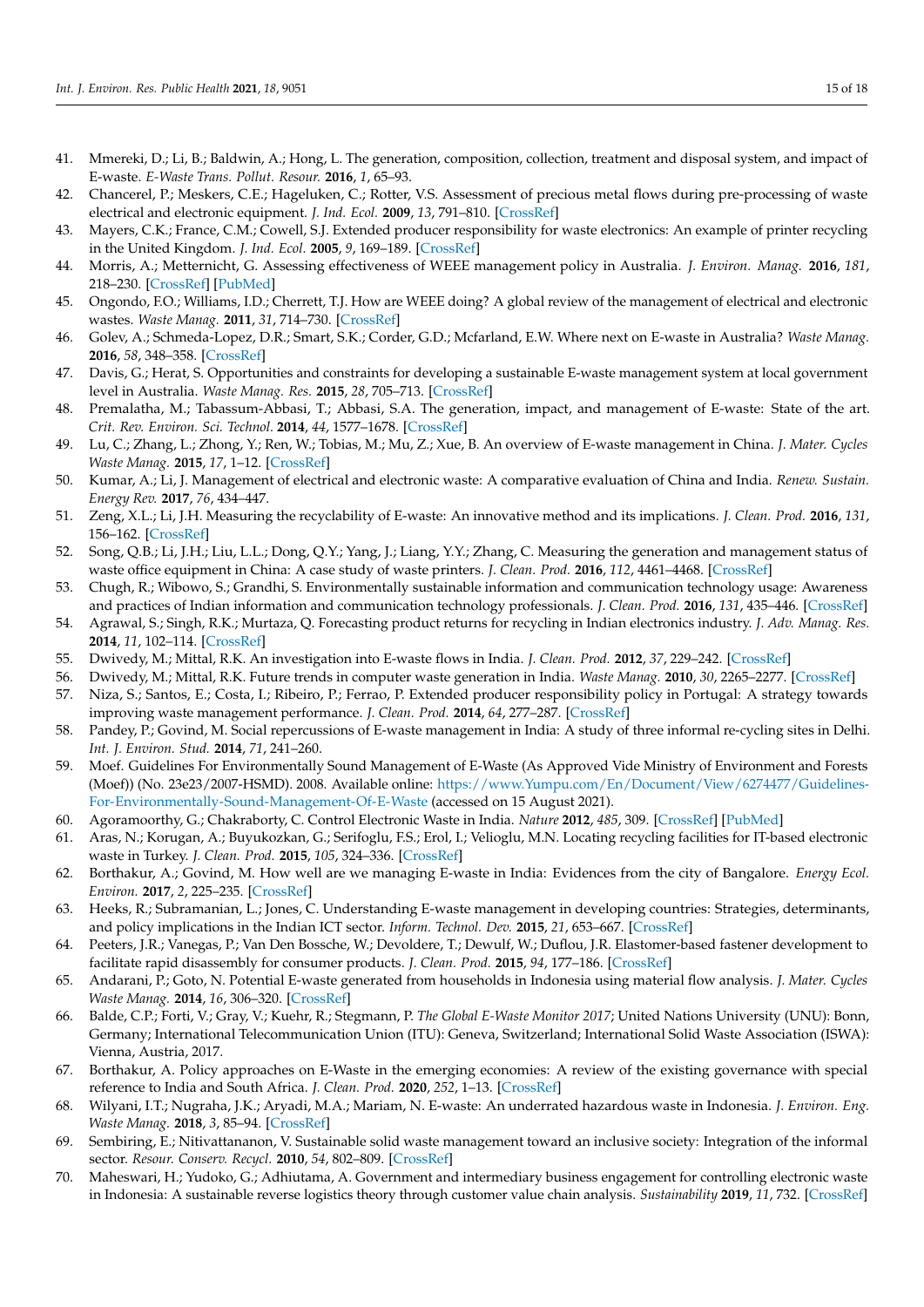- <span id="page-15-0"></span>71. Yoshida, A.; Terazono, A.; Ballesteros, F.C.; Nguyen, D.Q.; Sukandar, S.; Kojima, M.; Sakata, S. E-waste recycling processes in Indonesia, the Philippines, and Vietnam: A case study of cathode ray tube TVs and monitors. *Resour. Conserv. Recycl.* **2016**, *106*, 48–58. [\[CrossRef\]](http://doi.org/10.1016/j.resconrec.2015.10.020)
- <span id="page-15-1"></span>72. Rochman, F.F.; Ashton, W.S.; Wiharjo, M.G.M. E-waste, money and power: Mapping electronic waste flows in Yogyakarta, Indonesia. *Environ. Dev.* **2017**, *24*, 1–8. [\[CrossRef\]](http://doi.org/10.1016/j.envdev.2017.02.002)
- <span id="page-15-2"></span>73. International Monetary Fund (IMF). *World Economic Outlook Database 2018*; International Monetary Fund: Washington, DC, USA, 2019; Available online: <https://www.Imf.Org/External/Pubs/Ft/Weo/2018/02/Weodata/Index.Aspx> (accessed on 15 August 2021).
- <span id="page-15-3"></span>74. World Bank Group. *What A Waste 2.0: A Global Snapshot of Solid Waste Management To 2050-The Urban Development Series*; International Bank Reconstruction: Washington, DC, USA, 2018; Available online: [https://Openknowledge.Worldbank.Org/](https://Openknowledge.Worldbank.Org/Handle/10986/30317) [Handle/10986/30317](https://Openknowledge.Worldbank.Org/Handle/10986/30317) (accessed on 15 August 2021).
- <span id="page-15-4"></span>75. Kusch, S.; Hills, C.D. The link between E-waste and GDP—New insights from data from the Pan-European region. *Resources* **2017**, *6*, 15. [\[CrossRef\]](http://doi.org/10.3390/resources6020015)
- <span id="page-15-5"></span>76. Ismail, H.; Hanafiah, M.M. Management of the end-of-life electrical and electronics products: The challenges and the potential solutions for enhancement in developing countries context. *Acta Sci. Malays.* **2017**, *1*, 5–8. [\[CrossRef\]](http://doi.org/10.26480/asm.02.2017.05.08)
- <span id="page-15-6"></span>77. Ismail, H.; Hanafiah, M.M. Discovering opportunities to meet the challenges of an effective waste electrical and electronic equipment recycling system in Malaysia. *J. Clean. Prod.* **2019**, *238*, 117927. [\[CrossRef\]](http://doi.org/10.1016/j.jclepro.2019.117927)
- <span id="page-15-7"></span>78. Wang, J.; Wang, Y.; Zhang, S.; Zhang, M. Effects of fund policy incorporating extended producer responsibility for WEEE dismantling industry in China. *Resour. Conserv. Recycl.* **2018**, *130*, 44–50. [\[CrossRef\]](http://doi.org/10.1016/j.resconrec.2017.11.016)
- <span id="page-15-8"></span>79. Aliasi, A.F.; Ishak, M.B.; Awanis, S.N.; Mohamad-Zlkifli, M.; Jalil, R.A. E-waste management: An emerging global crisis and the Malaysian scenario. *Int. J. Environ. Sci.* **2014**, *4*, 444–457.
- <span id="page-15-9"></span>80. Jaibee, S.; Abd Rahim, A.K.; Mohamad, F.; Jamian, S.; Seiji, Y.; Muhd Nor, N.H. Review on current status of waste electric and electronic product in Malaysia. *Appl. Mech. Mater.* **2015**, *773*, 898–907. [\[CrossRef\]](http://doi.org/10.4028/www.scientific.net/AMM.773-774.898)
- <span id="page-15-10"></span>81. Cesaro, A.; Marra, A.; Kuchta, K.; Belgıorno, V.; Van Hullebusch, E.D. WEEE management in a circular economy perspective: An overview. *Glob. Nest J.* **2018**, *2*, 743–750.
- <span id="page-15-11"></span>82. Corsini, F.; Rizzi, F.; Frey, M. Extended producer responsibility: The impact of organizational dimensions on weee collection from households. *Waste Manag.* **2017**, *59*, 23–29. [\[CrossRef\]](http://doi.org/10.1016/j.wasman.2016.10.046)
- <span id="page-15-12"></span>83. Andeobu, L.; Wibowo, S.; Grandhi, S. An assessment of E-waste generation and environmental management of selected countries in Africa, Europe and North America: A systematic review. *Sci. Total Environ.* **2021**, *792*, 148078. [\[CrossRef\]](http://doi.org/10.1016/j.scitotenv.2021.148078)
- 84. Aslam, M.S.; Huang, B.; Cui, L. Review of construction and demolition waste management in China and USA. *J. Environ. Manag.* **2020**, *264*, 110445. [\[CrossRef\]](http://doi.org/10.1016/j.jenvman.2020.110445) [\[PubMed\]](http://www.ncbi.nlm.nih.gov/pubmed/32217323)
- <span id="page-15-16"></span>85. Li, W.; Achal, V. Environmental and health impacts due to E-waste disposal in China—A review. *Sci. Total Environ.* **2020**, *139*, 745. [\[CrossRef\]](http://doi.org/10.1016/j.scitotenv.2020.139745) [\[PubMed\]](http://www.ncbi.nlm.nih.gov/pubmed/32516663)
- <span id="page-15-13"></span>86. Patibanda, S.; Bichinepally, S.; Yadav, B.P.; Bahukandi, K.D.; Sharma, M. E-waste management and its current practices in India. In *Advances in Industrial Safety*; Springer: Singapore, 2020; pp. 191–202.
- <span id="page-15-14"></span>87. Al-Rahmi, W.; Alias, N.; Dahawi, A.A.; Yahaya, N.; Saleh, M.; Al-Maatouk, Q. Strategies to manage electronic waste approaches: An overview in Malaysia. *Int. J. Eng. Technol.* **2018**, *7*, 3276–3279.
- <span id="page-15-15"></span>88. Li, J.; Duan, H.; Shi, P. Heavy metal contamination of surface soil in electronic waste dismantling area: Site investigation and source-apportionment analysis. *Waste Manag. Res.* **2011**, *29*, 727–738.
- <span id="page-15-17"></span>89. Amechi, E.P.; Oni, B.A. Import of electronic waste into Nigeria: The imperative of a regulatory policy shift. *Chin. J. Environ. Law* **2019**, *3*, 141–166. [\[CrossRef\]](http://doi.org/10.1163/24686042-12340040)
- <span id="page-15-20"></span>90. Wibowo, S.; Deng, H.; Zhang, X. An intuitionistic fuzzy multicriteria group decision model for solid waste disposal site selection. *J. Pattern Recognit. Image Process.* **2013**, *3*, 59–67.
- <span id="page-15-18"></span>91. Ledwaba, P.; Sosibo, N. E-waste management in South Africa: Case study. *Recycling* **2016**, *2*, 1–16.
- <span id="page-15-19"></span>92. Nakatani, J.; Moriguchi, Y. Resource-availability scenario analysis for formal and informal recycling of end-of-life electrical and electronic equipment in China. *J. Mater. Cycles Waste Manag.* **2017**, *19*, 599–611.
- <span id="page-15-23"></span>93. Pathak, P.; Srivastava, R.R. Assessment of legislation and practices for the sustainable management of waste electrical and electronic equipment in India. *Renew. Sustain. Energy Rev.* **2017**, *78*, 220–232. [\[CrossRef\]](http://doi.org/10.1016/j.rser.2017.04.062)
- <span id="page-15-26"></span>94. Zhu, S.; He, W.; Li, G.; Zhuang, X.; Huang, J.; Liang, H.; Han, Y. Estimating the impact of the home appliances trade-in policy on WEEE management in China. *Waste Manag. Res.* **2012**, *30*, 1213–1221. [\[CrossRef\]](http://doi.org/10.1177/0734242X12437568)
- <span id="page-15-24"></span>95. Cao, J.; Chen, Y.; Shi, B.; Lu, B.; Zhang, X.; Ye, X.; Zhai, G.; Zhu, C.; Zhou, G. WEEE recycling in Zhejiang province, China: Generation, treatment, and public awareness. *J. Clean. Prod.* **2016**, *127*, 311–324. [\[CrossRef\]](http://doi.org/10.1016/j.jclepro.2016.03.147)
- <span id="page-15-25"></span>96. Gu, Y.; Wu, Y.; Xu, M.; Mu, X.; Zuo, T. Waste electrical and electronic equipment (WEEE) recycling for a sustainable resource supply in the electronics industry in China. *J. Clean. Prod.* **2016**, *127*, 331–338. [\[CrossRef\]](http://doi.org/10.1016/j.jclepro.2016.04.041)
- <span id="page-15-22"></span>97. Li, B.; Du, H.Z.; Ding, H.J.; Shi, M.Y. E-waste recycling and related social issues in China. *Energy Procedia* **2011**, *5*, 2527–2531. [\[CrossRef\]](http://doi.org/10.1016/j.egypro.2011.03.434)
- <span id="page-15-21"></span>98. Dias, P.; Bernardes, A.M.; Huda, N. Waste electrical and electronic equipment (WEEE) management: An analysis on the Australian E-waste recycling scheme. *J. Clean. Prod.* **2018**, *197*, 750–764. [\[CrossRef\]](http://doi.org/10.1016/j.jclepro.2018.06.161)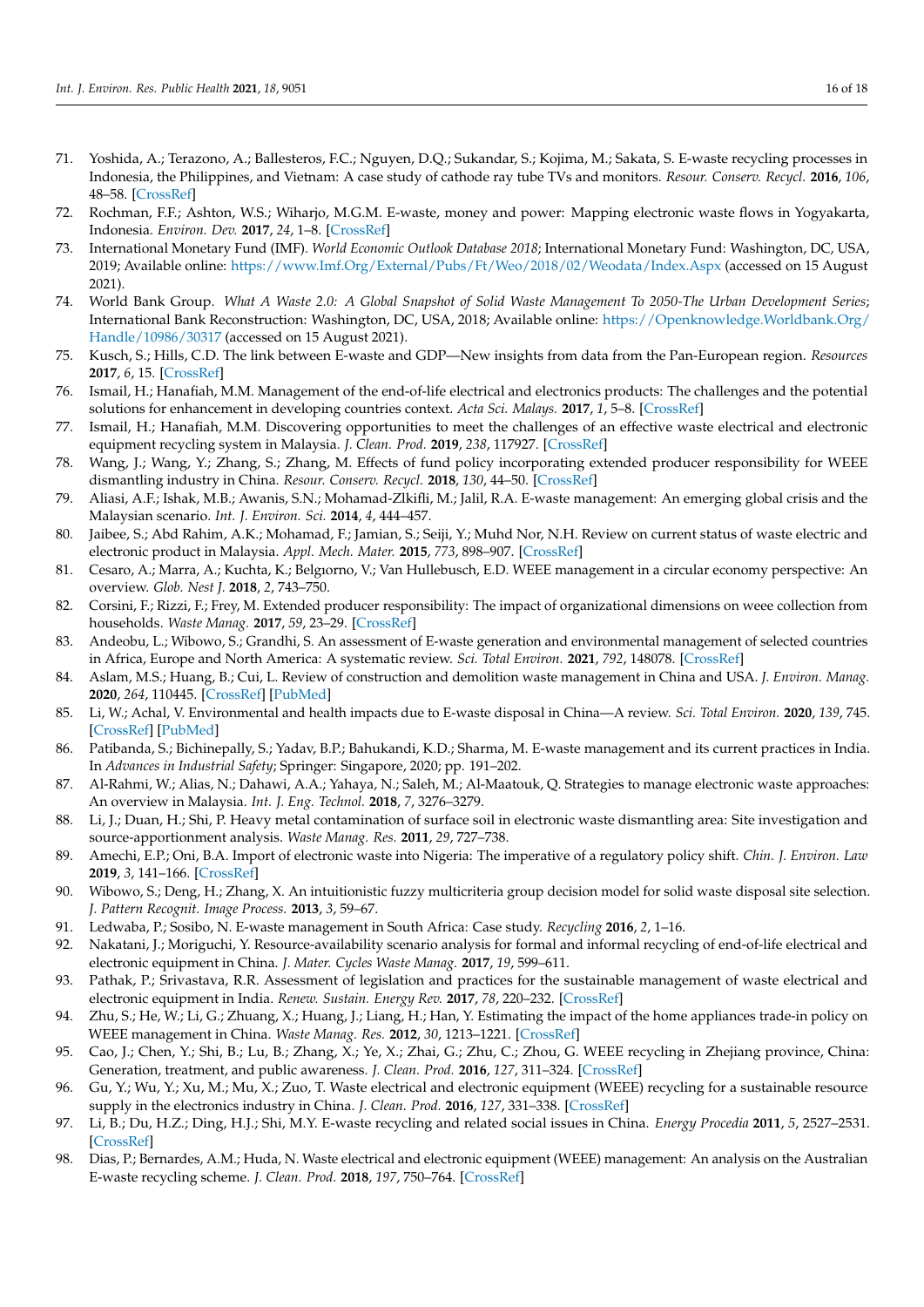- 99. Shinkuma, T.; Huong, N.T. The flow of E-waste material in the Asian region and a reconsideration of inter-national trade policies on E-waste. *Environ. Impact Assess. Rev.* **2009**, *29*, 25–31. [\[CrossRef\]](http://doi.org/10.1016/j.eiar.2008.04.004)
- 100. Orlins, S.; Guan, D. China's toxic informal E-waste recycling: Local approaches to a global environmental problem. *J. Clean. Prod.* **2016**, *114*, 71–80. [\[CrossRef\]](http://doi.org/10.1016/j.jclepro.2015.05.090)
- 101. Chi, X.; Streicher-Porte, M.; Wang, M.Y.; Reuter, M.A. Informal electronic waste recycling: A sector review with special focus on China. *Waste Manag.* **2011**, *31*, 731–742. [\[CrossRef\]](http://doi.org/10.1016/j.wasman.2010.11.006)
- <span id="page-16-0"></span>102. Streicher-Porte, M.; Yang, J. WEEE recycling in China. Present situation and main obstacles for improvement. In Proceedings of the 2007 IEEE International Symposium on Electronics and The Environment, Orlando, FL, USA, 7–10 May 2007; pp. 40–45.
- <span id="page-16-1"></span>103. Wei, L.; Liu, Y. Present status of E-waste disposal and recycling in China. *Procedia Environ. Sci.* **2012**, *16*, 506–514. [\[CrossRef\]](http://doi.org/10.1016/j.proenv.2012.10.070)
- 104. Qu, Y.; Wang, W.; Liu, Y.; Zhu, Q. Understanding residents' preferences for E-waste collection in China: A case study of waste mobile phones. *J. Clean. Prod.* **2019**, *228*, 52–62. [\[CrossRef\]](http://doi.org/10.1016/j.jclepro.2019.04.216)
- 105. Afroz, R.; Masud, M.M.; Akhtar, R.; Duasa, J. Survey and analysis of public knowledge, awareness and willingness to pay in Kuala Lumpur, Malaysia A case study on household WEEE management. *J. Clean. Prod.* **2013**, *52*, 185–193. [\[CrossRef\]](http://doi.org/10.1016/j.jclepro.2013.02.004)
- <span id="page-16-2"></span>106. Afroz, R.; Muhibbullah, M.; Farhana, P.; Morshed, M.N. Analysing the intention of the households to drop off mobile phones to the collection boxes: Empirical study in Malaysia. *Ecofeminism Clim. Chang.* **2020**, *1*, 3–20. [\[CrossRef\]](http://doi.org/10.1108/EFCC-03-2020-0004)
- <span id="page-16-3"></span>107. Needhidasan, S.; Samuel, M.; Chidambaram, R. Electronic waste—An emerging threat to the environment of urban India. *J. Environ. Health Sci. Eng.* **2014**, *12*, 36. [\[CrossRef\]](http://doi.org/10.1186/2052-336X-12-36)
- 108. Monika, J.K. E-waste management as a challenge to public health in India. *Ind. J. Soc. Med.* **2010**, *35*, 382.
- <span id="page-16-4"></span>109. Joon, V.; Shahrawat, R.; Kapahi, M. The emerging environmental and public health problem of electronic waste in India. *J. Health Pollut.* **2017**, *7*, 1–7. [\[CrossRef\]](http://doi.org/10.5696/2156-9614-7.15.1)
- <span id="page-16-5"></span>110. Kojima, M.; Yoshida, A.; Sasaki, S. Difficulties in applying extended producer responsibility policies in developing countries: Case studies in E-waste recycling in China and Thailand. *J. Mater. Cycles Waste Manag.* **2009**, *11*, 263–269. [\[CrossRef\]](http://doi.org/10.1007/s10163-009-0240-x)
- 111. Lepawsky, J. Legal geographies of E-waste legislation in Canada and the US: Jurisdiction, responsibility and the taboo of production. *Geoforum* **2012**, *43*, 1194–1206. [\[CrossRef\]](http://doi.org/10.1016/j.geoforum.2012.03.006)
- 112. Zainu, Z.A. Development of policy and regulations for hazardous waste management in Malaysia. *J. Sci. Technol. Innov. Policy* **2020**, *5*, 63–71.
- <span id="page-16-7"></span>113. Aborele, H.; Urquhart, C.; Nudurupati, S. E-waste policy in developing countries: The context of Nigeria. In Proceedings of the Special Interest Group Green Workshop, Fort Worth, TX, USA, 13–15 December 2015; pp. 1–12.
- 114. Powell-Turner, J.; Antill, P.D.; Fisher, R.E. The United Kingdom Ministry of Defence and the European Union's electrical and electronic equipment directives. *Resour. Policy* **2016**, *49*, 422–432. [\[CrossRef\]](http://doi.org/10.1016/j.resourpol.2016.07.012)
- 115. Huisman, J.; Magalini, F. Where Are WEEE Now? Lessons from WEEE: Will EPR work for the US? In Proceedings of the 2007 IEEE International Symposium on Electronics and the Environment, Orlando, FL, USA, 7–10 May 2007; pp. 149–154.
- 116. Chung, S.; Zhang, C. An evaluation of legislative measures on electrical and electronic waste in the People's Republic of China. *Waste Manag.* **2011**, *31*, 2638–2646. [\[CrossRef\]](http://doi.org/10.1016/j.wasman.2011.07.010) [\[PubMed\]](http://www.ncbi.nlm.nih.gov/pubmed/21839627)
- 117. Golev, A.; Corder, G.D.; Rhamdhani, M. Estimating flows and metal recovery values of waste printed circuit boards in Australian, E.-waste. *Miner. Eng.* **2019**, *137*, 171–176. [\[CrossRef\]](http://doi.org/10.1016/j.mineng.2019.04.017)
- 118. Lodhia, S.; Martin, N.; Rice, J. Extended producer responsibility for waste televisions and computers: A regulatory evaluation of the Australian experience. *J. Clean. Prod.* **2017**, *164*, 927–938. [\[CrossRef\]](http://doi.org/10.1016/j.jclepro.2017.07.020)
- 119. Salim, H.K.; Stewart, R.A.; Sahin, O.; Dudley, M. End-of-life management of solar photovoltaic and battery energy storage systems: A stakeholder survey in Australia resources. *Conserv. Recycl.* **2019**, *150*, 104444. [\[CrossRef\]](http://doi.org/10.1016/j.resconrec.2019.104444)
- 120. Yu, J.; Williams, E.; Ju, M.; Shao, C. Managing E-waste in China: Policies, pilot projects and alternative approaches. *Resour. Conserv. Recycl.* **2010**, *54*, 991–999. [\[CrossRef\]](http://doi.org/10.1016/j.resconrec.2010.02.006)
- 121. Arya, S.; Kumar, S. E-waste in India at a glance: Current trends, regulations, challenges and management strategies. *J. Clean. Prod.* **2020**, *271*, 122707. [\[CrossRef\]](http://doi.org/10.1016/j.jclepro.2020.122707)
- 122. Awasthi, A.K.; Zeng, X.; Li, J. Comparative examining and analysis of E-waste recycling in typical developing and developed countries. *Procedia Environ. Sci.* **2016**, *35*, 676–680. [\[CrossRef\]](http://doi.org/10.1016/j.proenv.2016.07.065)
- 123. Wath, S.B.; Dutt, P.S.; Chakrabarti, T. E-waste scenario in India, its management and implications. *Environ. Monit. Assess.* **2011**, *172*, 249–262. [\[CrossRef\]](http://doi.org/10.1007/s10661-010-1331-9) [\[PubMed\]](http://www.ncbi.nlm.nih.gov/pubmed/20151189)
- 124. Garlapati, V.K. E-waste in India and developed countries: Management, recycling, business and biotechnological initiatives. *Renew. Sustain. Energy Rev.* **2016**, *54*, 874–881. [\[CrossRef\]](http://doi.org/10.1016/j.rser.2015.10.106)
- 125. Awasthi, A.K.; Li, J. Assessing resident awareness on E-waste management in Bangalore, India: A preliminary case study. *Environ. Sci. Pollut. Res.* **2018**, *25*, 11163–11172. [\[CrossRef\]](http://doi.org/10.1007/s11356-017-1037-4) [\[PubMed\]](http://www.ncbi.nlm.nih.gov/pubmed/29502260)
- <span id="page-16-6"></span>126. Chamoli, S.; Chandramauli, A.; Bahuguna, A. Comparison study of electronic waste management in India & Switzerland. *Int. J. Adv. Eng. Res. Dev.* **2017**, *4*, 485–492.
- <span id="page-16-8"></span>127. Hanafi, J.; Kristina, H.J.; Jobiliong, E.; Christiani, A.; Halim, A.V.; Santoso, D.; Melini, E. The Prospects of Managing WEEE In Indonesia. In *Globalized Solutions for Sustainability in Manufacturing*; Springer: Berlin, Germany, 2011; pp. 492–496.
- 128. Panambunan-Ferse, M.; Breiter, A. Assessing the side-effects of ICT development: E-waste production and management: A case study about cell phone end-of-life in Manado, Indonesia. *Technol. Soc.* **2013**, *35*, 223–231. [\[CrossRef\]](http://doi.org/10.1016/j.techsoc.2013.04.002)